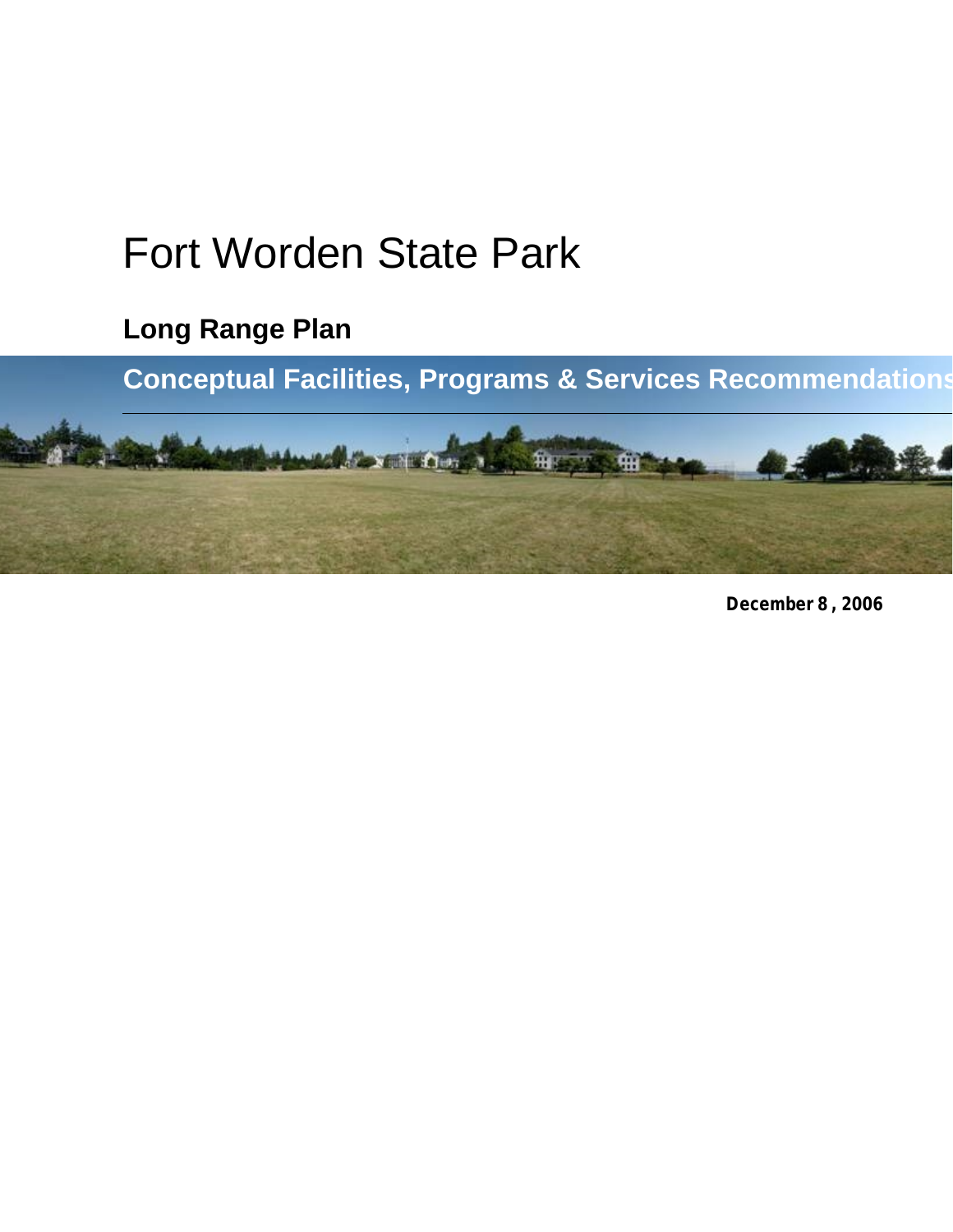#### **Executive Summary**

Fort Worden State Park fascinates all who use it –families on a picnic exploring the artillery emplacements, students enrolled in a Chamber Music workshop or artists in residence with time to explore new media. Few places evoke a more compelling sense of history and of place.

This treasured park is in critical need of financial attention and improvement if it is to achieve the vision set forth by the Washington State Parks and Recreation Commission. Limited funding over the years has led to deferred maintenance and an inability to make improvements that keep pace with other venues offering similar services. At the same time, the number of visitors has continued to grow – further stressing the park's limited resources. Fort Worden State Park is in danger of being "loved to death."

The Washington State Parks and Recreation Commission has charged all of its parks to develop a Long Range Plan in anticipation of its centennial celebration in 2013. Fort Worden State Park sees this Long Range Plan as an opportunity to reaffirm its vision to be a "legendary gathering place" within the park system.

To accomplish this, a planning team comprised of Washington State Park staff, a subcommittee of the Fort Worden Advisory Committee, and specialized consultants began a nine-month planning process to set a course towards achieving the park's vision; establishing Fort Worden as "…a legendary gathering place where people from around the world are transformed through retreat, renewal and discovery."

The planning process has:

- Evaluated existing buildings and grounds;
- Reviewed existing infrastructure;
- Developed thematic models to test concepts for achieving Fort Worden's vision and mission;
- Crafted two options to examine and refine potential directions for Fort Worden.
- Conducted workshops with staff and the public to explore their views and get their input throughout the process; and
- Prepared a recommendation to quide the future of Fort Worden State Park.

The planning team, with nearly unanimous support of the Fort Worden State Park staff and the public felt that the concept of a "Life-long Learning Center" would continue the trajectory of the park as an inspirational center for renewal and discovery.

Recommendations envision Fort Worden State Park as a "learning laboratory" where the site serves as a focal point for exploring our place in the world. As a center for life-long learning, it represents a confluence of creativity and experimentation. A hallmark of the park is its commitment to cooperation and stewardship—with resident organizations, the community of Port Townsend and the environment. Through activities in the arts, environmental education, local history, recreation, stewardship and sustainability, the park addresses the "whole person."

The development and implementation of a Long Range Plan will take time. Some work must start immediately – especially the need to address deferred maintenance. Fort Worden State Park is an exceptional resource of physical, environmental, social and cultural systems and inattention to any of these components carries implications for the short- and long-term health and well-being of the park.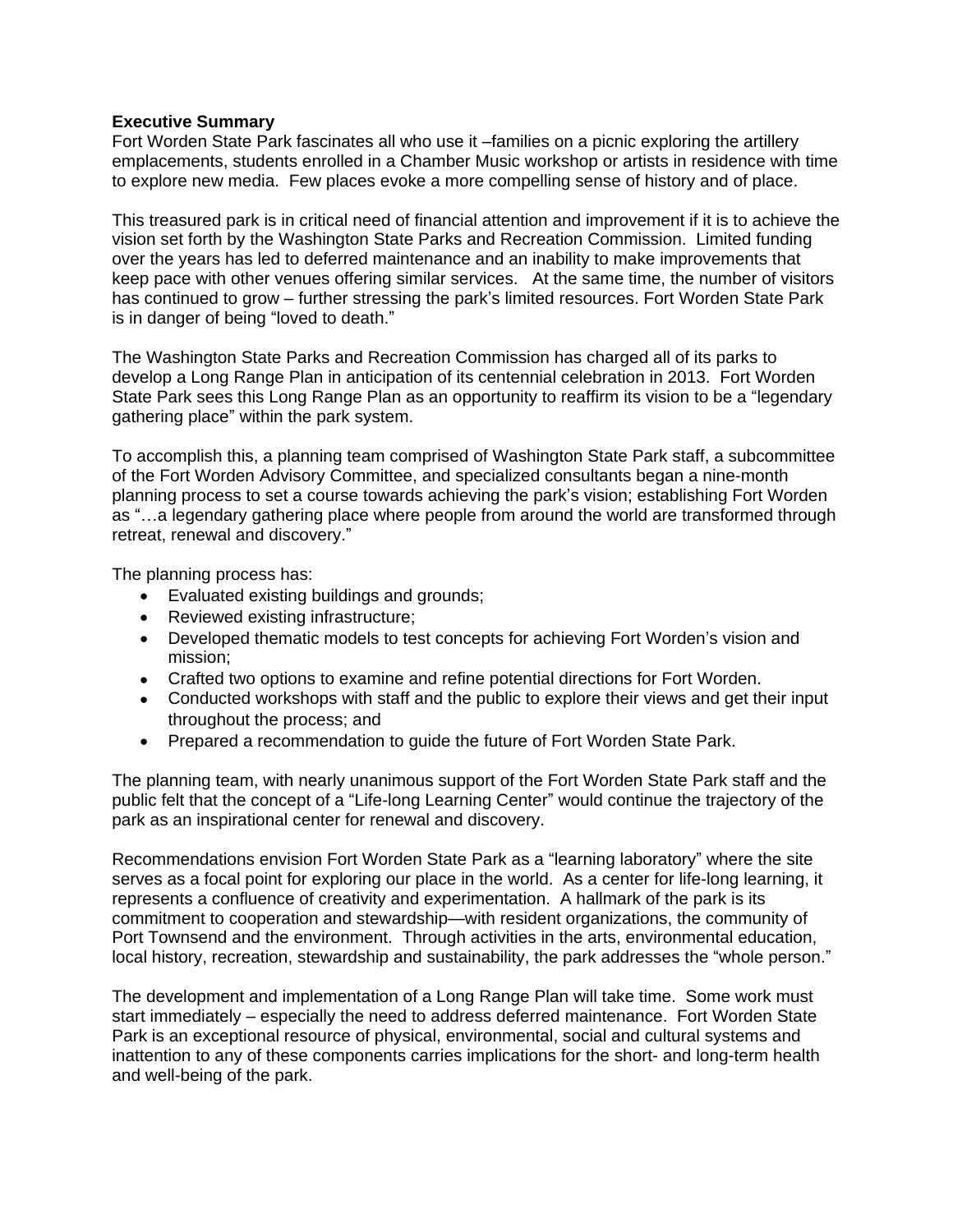The Long Range Plan places significant focus on governance with a clear commitment to an organizational structure that results in a sustainable Fort Worden State Park.

Fort Worden State Park is a legacy for the Olympic Peninsula and Washington State. The batteries on the hillsides are quiet ruins with beautifully fabricated concrete work. Concrete and steel juxtaposed with natural beauty, artwork and voices creates an unparalleled and memorable experience. Yet without significant attention, commitment, and a willingness to accept needed change, memories could be what remain of Fort Worden State Park. For future generations to enjoy this extraordinary place, a new, way of doing things must take shape. This plan sets a course towards Fort Worden's future success.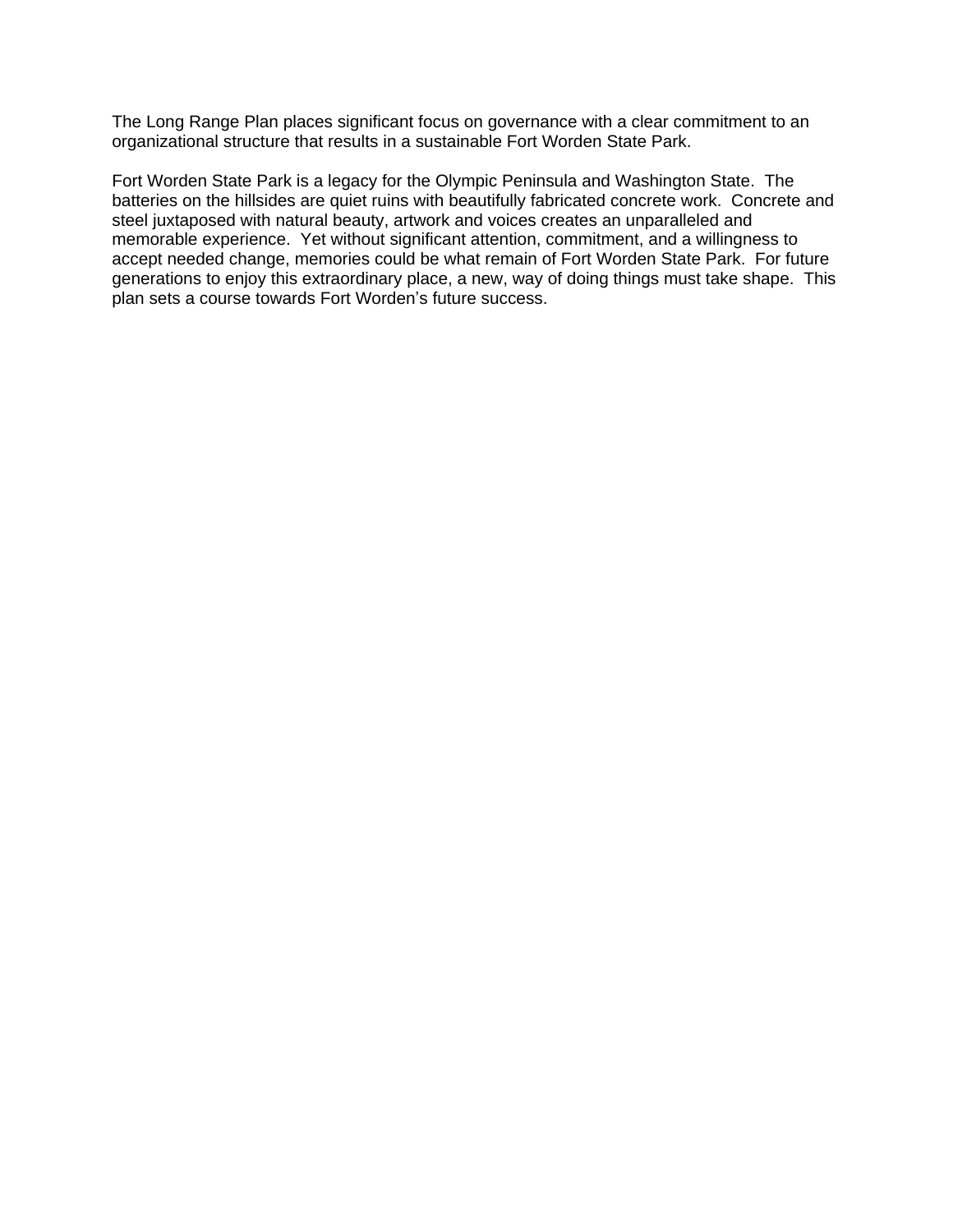This report begins with an overview of the Fort Worden State Park long range planning process. It describes the steps taken to develop the preferred options for future programming and improvement of the park, including a history of the fort and preliminary options. The process of analysis used in determining the options and the preliminary recommendation of a Life-long Learning Center is described. Finally, it addresses recommended next steps for project planning, strategy and transition issues to bring the Life-long Learning Center from a concept to reality.

- 1…..Overview
- 2…..Planning Process
- 6…..Analysis
- 15…..Recommendation: Life-long Learning Center
- 25…..Next Steps: Project Planning, Strategy & Transition Issues
- 29…..Appendices

### **Planning Team:**

| prepared by<br>in collaboration with | Marcia Wagoner, Michael Read & Andrea Imler, PRR<br>Andy Olsen, The Chambers Group<br>Barbara Swift, Swift & Company<br>David Hansen, Outworks Consultants<br>David Rutherford, ARC Architects<br>Ellen Sollod, Sollod Studio LLC<br><b>Greg Easton, Property Counselors</b><br>Kate Burke, Fort Worden State Park |
|--------------------------------------|--------------------------------------------------------------------------------------------------------------------------------------------------------------------------------------------------------------------------------------------------------------------------------------------------------------------|
|                                      | Peter Herzog, Washington State Parks<br>Thatcher Bailey, Centrum                                                                                                                                                                                                                                                   |

# **Overview**

Fort Worden is a 434-acre state park located on Washington's Olympic Peninsula, within the historic city of Port Townsend. Originally a military fort, the Washington State Parks and Recreation Commission dedicated Fort Worden State Park in 1973. Since that time, the park has served the public as a destination for recreation, conferences and arts activities and provides a variety of accommodations and meeting facilities. Fort Worden is listed on the National and State Historic Registers of Historic Places as a Historic District and is the only Washington State Park designated by the U.S. Department of the Interior as a National Historic Landmark.

As a unique site with exceptionally memorable characteristics, Fort Worden State Park has grown over the past 30 years into a successful destination that visitors return to over and over. With its astonishing array of natural areas and historic properties, visitors can explore and delight in the park. This success is shown in a variety of ways: return visits; statements and stories of valued experience; percent of costs covered by revenues; the diversity of programs and activities; strong personal interest by the public; and the unusually clear statement of vision and mission.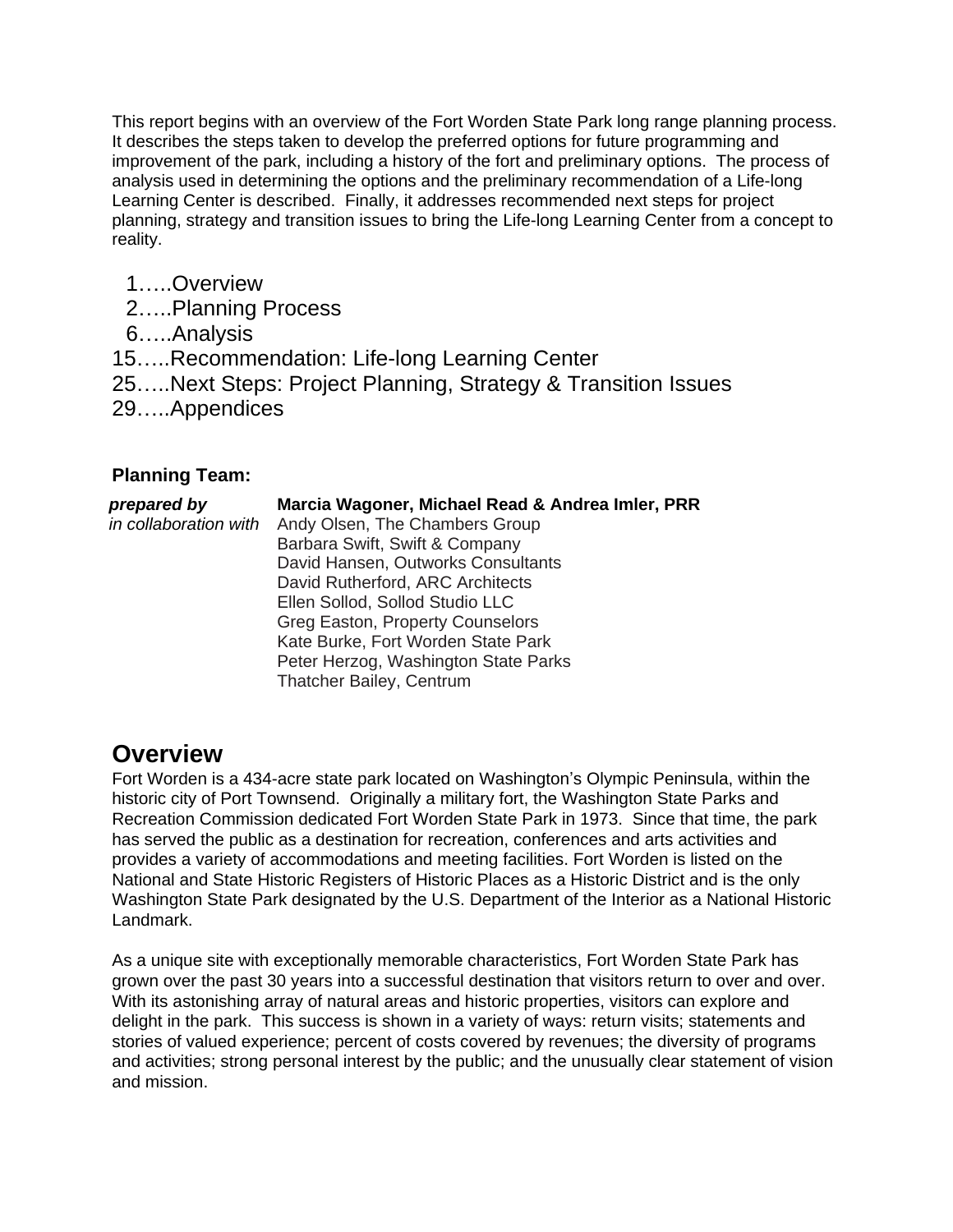# **Planning Process**

As the Washington State Parks and Recreation Commission prepares for its centennial celebrations in 2013, it has charged all Washington State Parks to develop a Long Range Plan. The plan must address:

- Stewardship of the natural environment;
- Enjoyment, health and learning promoting cultural heritage and physical well-being;
- Public service;
- Facilities maintenance and renovation; and
- Financial strategy.

In response to the Centennial 2013 requirements, Washington State Parks and its Fort Worden State Park partners have embarked on a long range planning process.

The challenge for developing a Long Range Plan at Fort Worden State Park is to build on the remarkable diversity and richness of experience that already exist at the park. The park's partners have created an innovative framework – a clear vision, mission and set of values that build upon the park's history and patterns of use. This framework sets the stage for Fort Worden State Park and its partners to achieve the vision of being a "legendary gathering place."

The following vision, mission and value statements were generated by Fort Worden State Park staff and resident organizations:

### *Vision*

Fort Worden State Park is a legendary gathering place where people from around the world are transformed through retreat, renewal and discovery.

# *Mission*

Fort Worden State Park is Washington's state park and conference center for recreation, arts, culture, history and the environment. It is a confluence of creative learning, recreation and retreat opportunities for people of all ages, abilities and backgrounds.

The park is a partnership of the Washington State Parks and Recreation Commission, the Washington State Arts Commission, resident cultural institutions and businesses; achieving financial vitality through coordination and collaboration.

The partnership:

- 1. Promotes personal growth and professional development through conferences, workshops, performances, exhibitions and special events for individuals and groups.
- 2. Develops and manages businesses that fund annual operations.
- 3. Attracts public and private funding for capital projects and endowments.
- 4. Restores, preserves and interprets the significant historical, cultural and natural resources of the area.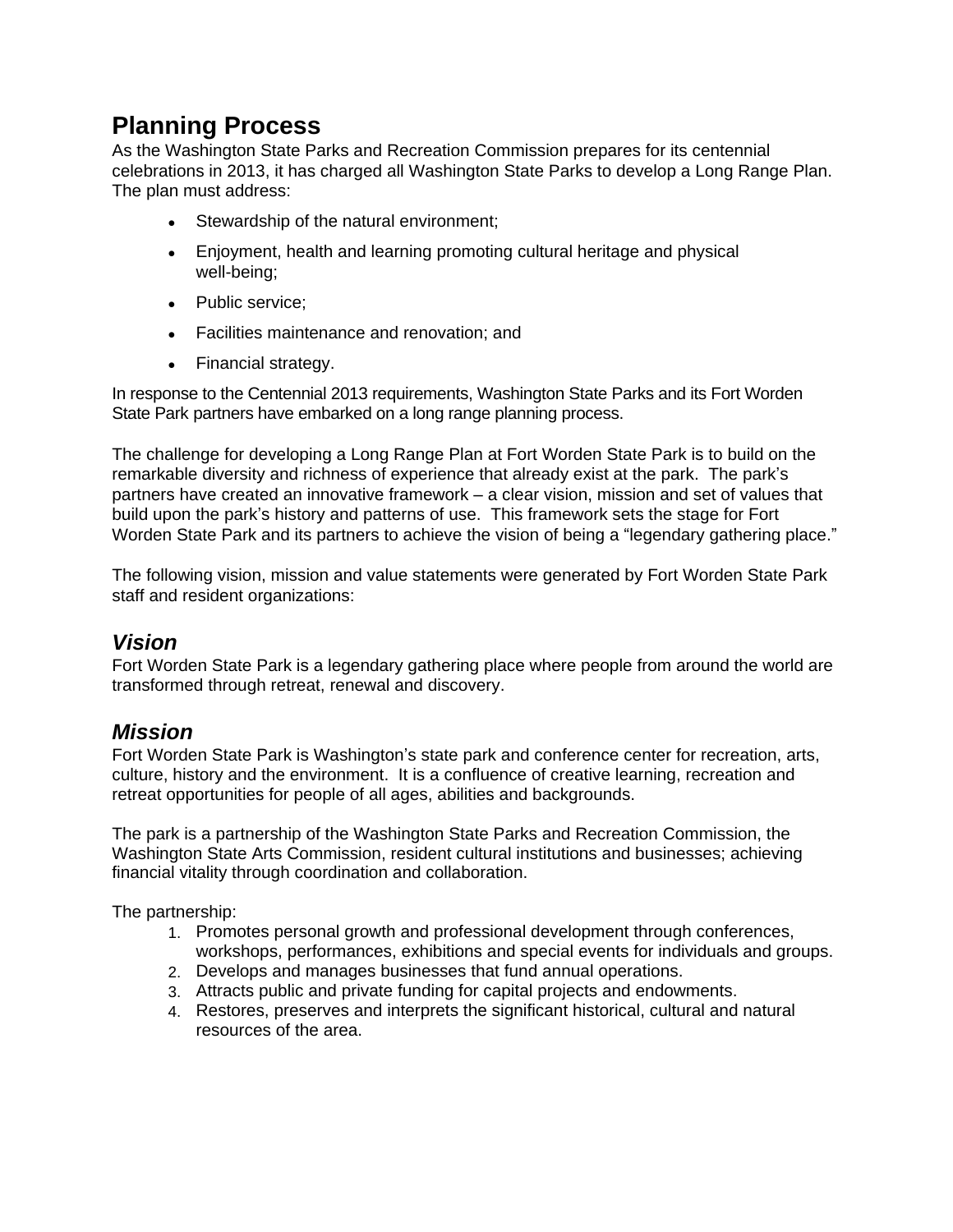# *Values*

### *Stewardship*

Fort Worden State Park develops, maintains and manages the park. The park serves visitors, volunteers and donors through sustainable environments and economies. Activities, programs and individual visitor experiences at the park are framed around discovery of, attentiveness to, education about and deep appreciation of its specific natural, cultural and historic environments.

### *Integration*

The economic vitality of the park is a direct function of the economic vitality of all Fort Worden State Park partners and the Port Townsend community. All businesses, programs and services at the park are dynamically integrated in demonstration of shared and interrelated core values and economic strategies.

### *Learning: Creativity & Discovery*

Fort Worden State Park serves individuals and gatherings dedicated to preserving and revitalizing cultural traditions, taking creative risks and generating new practices, ideas and conversations.

### *Culture of Hospitality*

Programs, services and facilities are designed, developed and promoted to attract, welcome and provide accessibility to all individuals whose interests are aligned with the missions, visions and values of the park partners.

### *Play*

A commitment to individual health, renewal and transformation is enhanced by maintaining open space and facilities for retreat and enjoyment, as well as self-directed and organized outdoor programs that heighten respect for the natural and cultural environment.

# *Existing Conditions of Fort Worden State Park*

To comply with Washington State Parks Centennial 2013 requirements, an assessment of Fort Worden State Park's current conditions was conducted.

Current conditions demonstrate that many of Fort Worden State Park's historic buildings are deteriorating. Facilities lack adequate technology capabilities for conferences and guests. Limited funding constrains the park in furthering its vision of a "legendary gathering place." Further straining the park is an increase in visitor demand that is pushing Fort Worden State Park beyond its current capacity and staff resources. Without rehabilitation, the park could be "loved to death."

Due to deterioration beyond normal wear and tear, many facilities require substantial investment in capital improvements above and beyond cleaning and routine maintenance – a "no-action" approach to the park is not an alternative. With large funding increases from Washington State Parks uncertain, new creative methods to rehabilitate and operate the park need to be pursued if the park is to continue to be one of the agency's gems.

# *Thematic Models*

Working in a collaborative effort, Washington State Parks staff, partner organizations and the planning team identified five thematic models for future programming and improvements at Fort Worden State Park, each of which: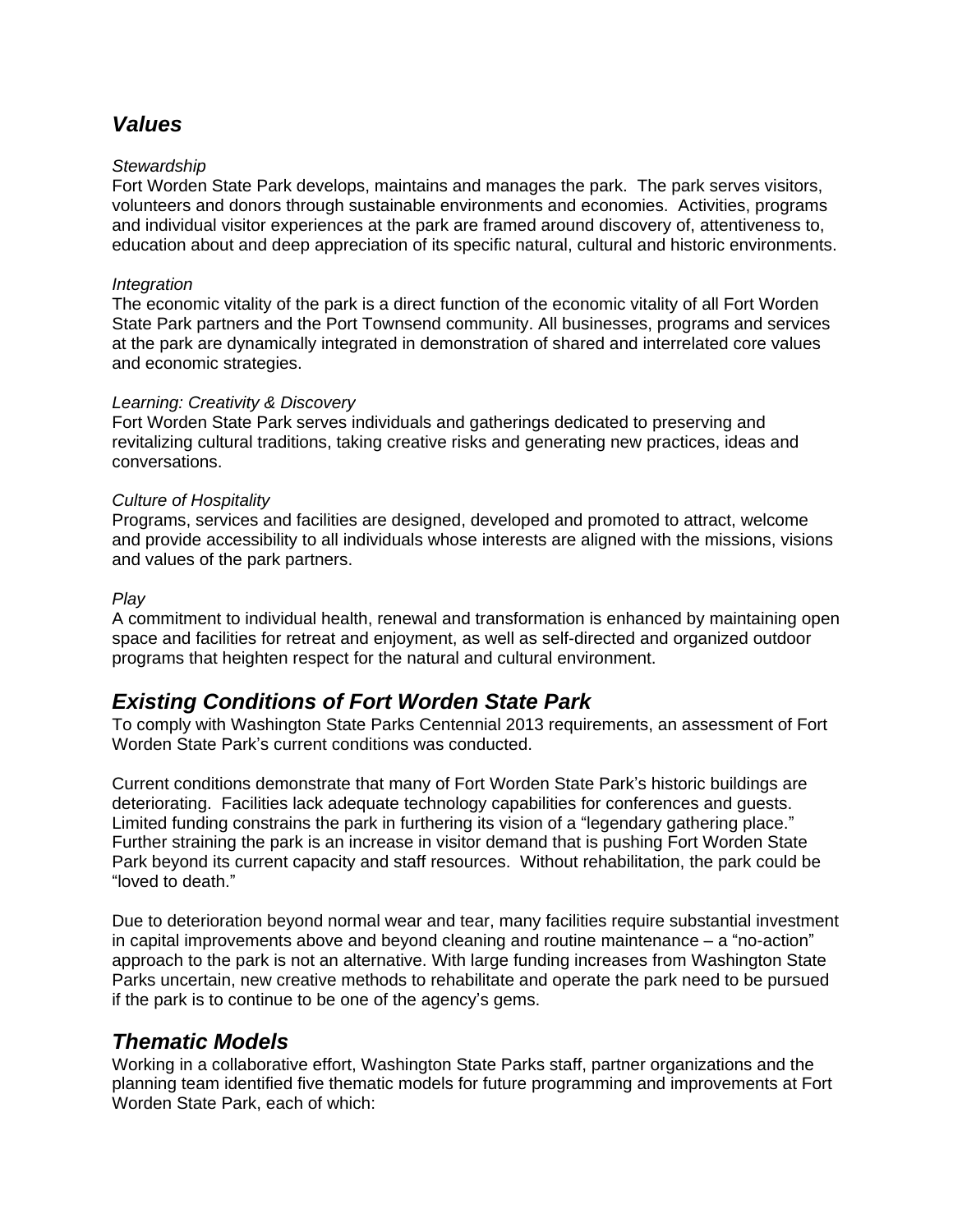- 1. Deliver upon and support the vision, mission and values of the park and Washington State Parks; and
- 2. Are operated and developed within the broader context of a 434-acre state park that continues to be fully accessible to all visitors who want to explore and appreciate the site.

Some thematic models included opportunities for the park to work collaboratively with existing and/or new partners or institutions; any such collaboration at the park would be aligned with the park's vision, mission and values.

- *Arts & Culture Center* would provide performance and exhibition spaces, workshop, practice, and studio space for individuals, small groups, non-profit institutions and, potentially, businesses seeking unique artistic and cultural experiences in a natural setting with quality facilities and diverse accommodation levels.
- *Visitor's Retreat* would welcome the public for retreat and renewal, with a range of recreational, environmental, arts, and history programming and diverse accommodation options.
- *Regional Park & Non-profit/Small Business Campus* would provide park facilities to the general public and leasing facilities to for-profit businesses and non-profit organizations for office, meeting, exhibition, performance and studio space.
- *Fort Worden University & Educational Center* would attract and integrate schools, colleges and other learning institutions into a campus providing an array of non-accredited, accredited and degree residential learning experiences.
- *Education & Conference Center* would provide meeting space for institutions, non-profit organizations and businesses seeking high-quality facilities and accommodations in a natural setting.

The five thematic models represented a broad range of opportunities for new or expanded programming and long-term rehabilitation of Fort Worden State Park. At an August 7, 2006 workshop, these models stimulated critical discussion among parks staff and the Fort Worden Advisory Committee about how to further the remarkable quality and experience of the park.

The planning team hosted a meeting on August 8 to identify the most compelling aspects of each model based on the August 7 workshop and incorporate these components into two integrated options. On August 24, the planning team met again and reviewed additional analysis to refine the two options.

# *The Options*

Through collaboration among Washington State Parks staff, partner organizations and the planning team, two options were developed. Components were incorporated from each of the five thematic models detailed in the prior section to create Option #1: Life-long Learning Center and Option #2: Conference and Retreat Center (Appendix A). These two options were analyzed, discussed and debated by Park staff, the Fort Worden State Park Advisory Committee and the public. Multiple sources of information were examined, patterns in public feedback were identified and specialists provided site, facility, operations and financial analysis.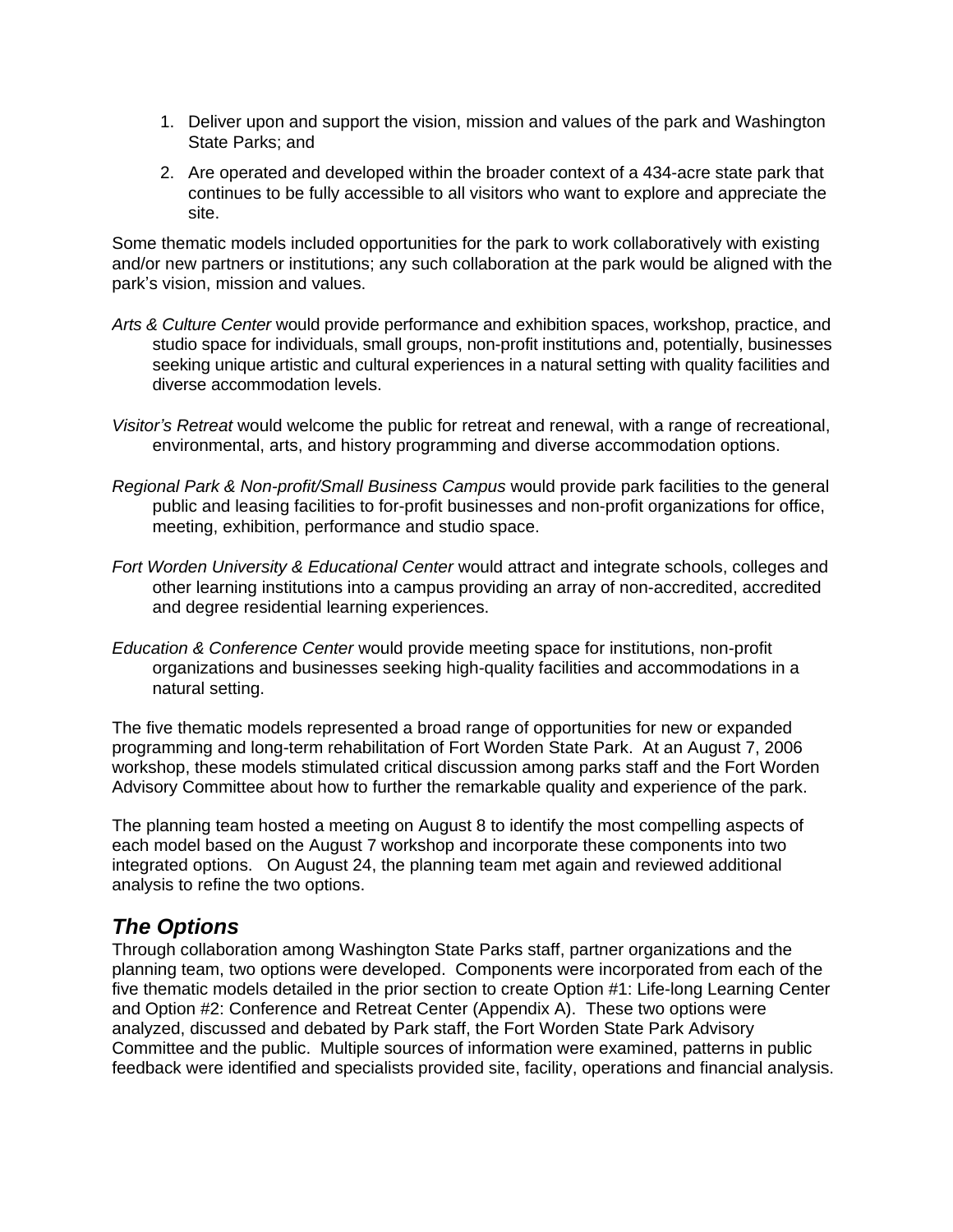### **Option #1: Life-long Learning Center**

This option was developed from the following thematic models: Arts and Culture Center, Regional Park with Non-Profit/Business Campus and Fort Worden University and Educational Center. The Life-long Learning Center would be an enhancement of the programs and structures currently at the park.

The Life-long Learning Center option would recognize Fort Worden State Park as a "learning laboratory" where the site – historic buildings and grounds, natural areas and waterfront – is a focal point for understanding our place in the world. As a center for life-long learning, it would represent a confluence of creativity and experimentation. A hallmark of this option would be its commitment to cooperation and stewardship – with its producing partners and the community of Port Townsend.

With this option, the park could continue to house educational entities that provide accredited degree programs that support business operations of accommodations and food services. The park would continue to provide facilities for programs, events, meetings and conferences to promote learning.

### **Option #2: Retreat & Conference Center**

This option was developed from the following thematic models: Visitor's Retreat and Education and Conference Center.

The Retreat and Conference Center option would recognize Fort Worden State Park as "host" while its entrepreneurial hospitality partner would recruit organized groups and independent visitors to take advantage of well-equipped meeting facilities, extraordinary gathering places, high-quality overnight accommodations and enticing seasonal cuisine. Its reputation as a conference center would grow as a place where people could focus on business and pleasure in a Pacific Northwest historic waterfront environment.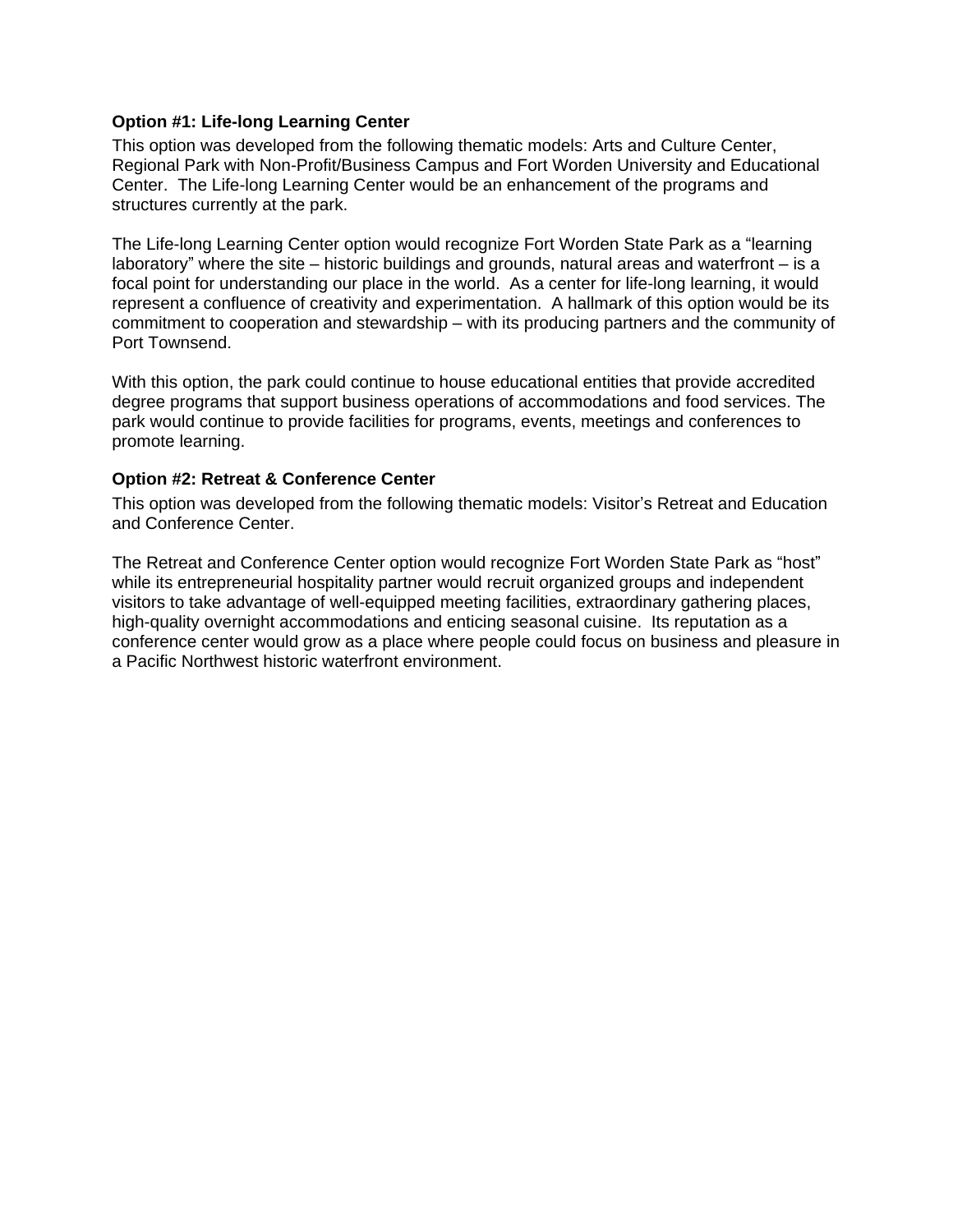# **Analysis**

To determine the most promising direction for the future of Fort Worden State Park, a number of physical and organizational aspects of the park have been analyzed throughout the long range planning process:

- Necessary Improvements
- Accessibility of Facilities to People with Disabilities
- Historical Significance
- Public Access
- Resident Organizations
- Economic Issues
- Governance
- Public Input

### *Necessary Improvements*

Fort Worden State Park faces a challenging circumstance. The park, the grounds and buildings are unique, largely intact historic and natural resources with physical characteristics that are of significant value to the citizens of Washington State. The park has functioned as a unique and successful gathering place over the past 30 years, serving a broad range of users with exceptionally diverse programming.

Improvements, rehabilitation and maintenance of the park and its resources have been significant, but much remains deferred. Many historic structures have not been stabilized to prevent deterioration and limited resources have been available to undertake routine maintenance, restoration and improvements. Grounds have experienced similarly limited attention.

Limited public resources and state regulations governing operations and procurement procedures have resulted in an accumulation of deferred maintenance and inefficient operations. This situation has compromised the ability of park management to meet the vision of a "legendary gathering place" and, without intervention, would be increasingly challenged in the future.

Given these circumstances, specific short-term actions are needed to allow the park to provide the expected level of service to park patrons that supports the mission and values of the park and its unique character, while planning and implementing the Long Range Plan proceeds.

Improvements should be undertaken in a sequence that strategically facilitates the implementation of the Long Range Plan and supports the function of the park and its partners. The planning team recommends the following as examples of improvements that should be undertaken at Fort Worden State Park:

 **Upgrade housing to provide a broader range of accommodations with upgraded fixtures, furniture and renovated interiors. In all cases, increase the quantity of rooms with private baths. Couple these improvements with a program for a higher level of maintenance and cleanliness.** This would result in an increased amount of park and program users during peak (late spring to early fall) and off-peak (late fall to early spring) seasons, resulting in increased revenue and program participation. This would also remove the current barrier of substandard accommodations.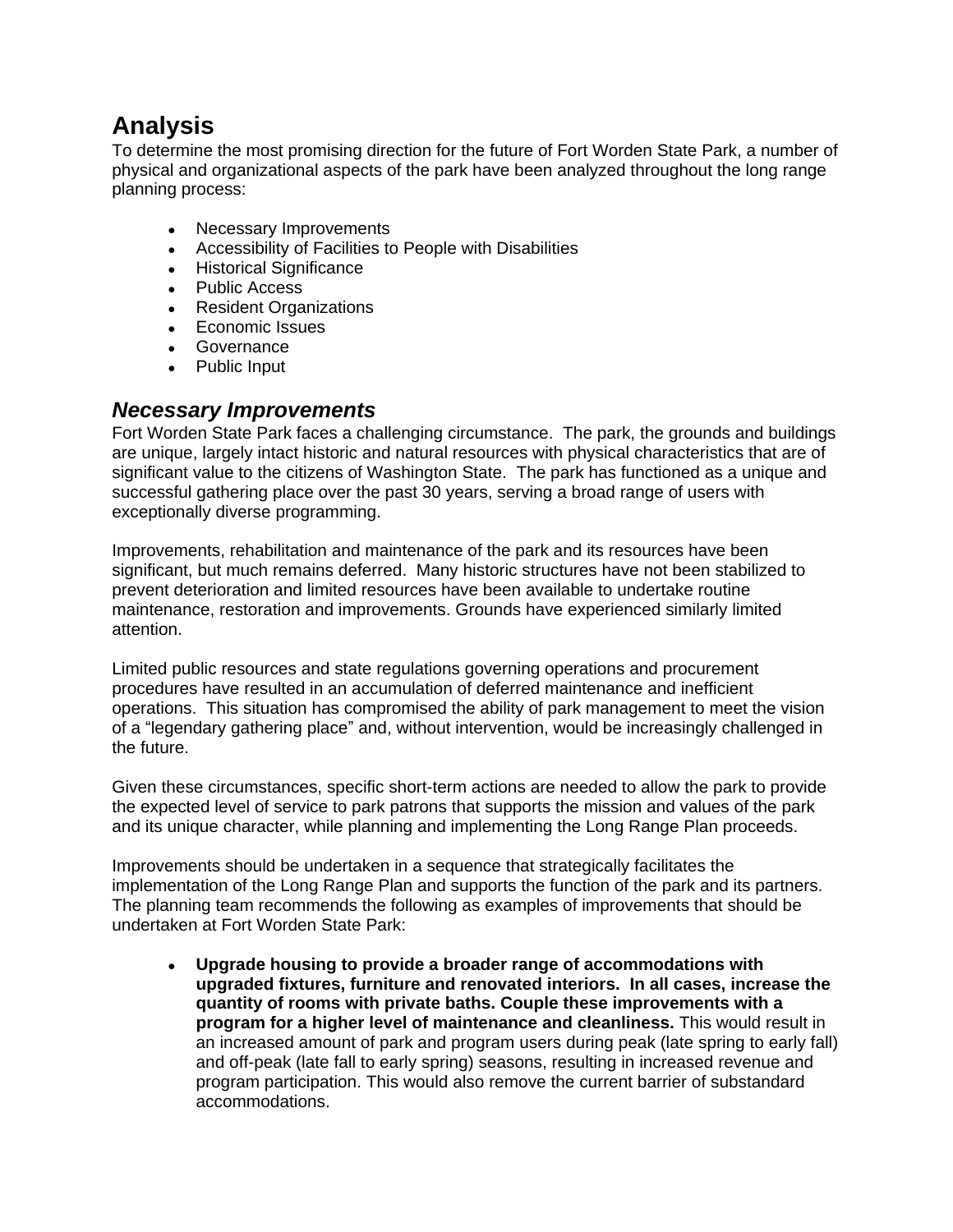- **Upgrade and provide access to information technology systems and provide coordinated access to resident organizations' activity calendars and web information.** This would eliminate a shortcoming currently identified by park users and increase partner coordination. Doing so would also allow the park to provide services currently offered by competing destinations and conference facilities.
- **Upgrade services and amenities that are reasonably expected at a facility like Fort Worden State Park including the gym, fitness studio, classrooms and public transit.** This would address existing identified needs, increase basic function and desirability of the facility as the Long Range Plan is implemented. It would motivate existing organizations to stay and grow and attract other desirable organizations to locate at the park.
- **Stabilize existing structures, when necessary, to preserve structural and historic integrity. Where possible, consolidate storage facilities to allow for additional program space**. This would increase maintenance efficiency, open up buildings for use and facilitate preservation of historic structures.
- **Remove hazardous materials and upgrade utilities and systems to new highefficiency equipment.** This would reduce operational cost and risk exposure for the park and users.

The sequence of other improvements should be a logical and proactive implementation of the Long Range Plan. Priority should be given to facilities that would foster joint use by all users and participants.

See Appendix A for additional necessary improvements.

### *Accessibility of Facilities to People with Disabilities*

Fort Worden State Park was developed during a time when the ability of all people to have equal access to the park was less of a concern.

As a core value of the Long Range Plan, the objectives of universal design for use by as many people as possible and in an inclusive manner should be implemented. The strategic location of activities and rehabilitation of the site and buildings should allow for universal access to the entire range of activities at Fort Worden. Although the historic significance of the site and the desire to protect its integrity creates significant challenges to this goal, the combination of providing for activities in accessible locations, modifying the site and structures and providing alternative means of access should work together to meet the objectives of universal access. Any new buildings and facilities should use a universal design approach (Appendix B & C).

# *Historical Significance*

Fort Worden is a National Historic Landmark. The 1976 designation recognized the historic district as having both exceptional significance and integrity and in the 30 years since, Washington State Parks has worked hard to maintain those qualities. Insuring that the historic integrity remains intact is a key focus for the future.

The best way to realize the future is to work with what the park already has and to give priority to the rehabilitation of existing historic resources so that they serve visitor needs, while retaining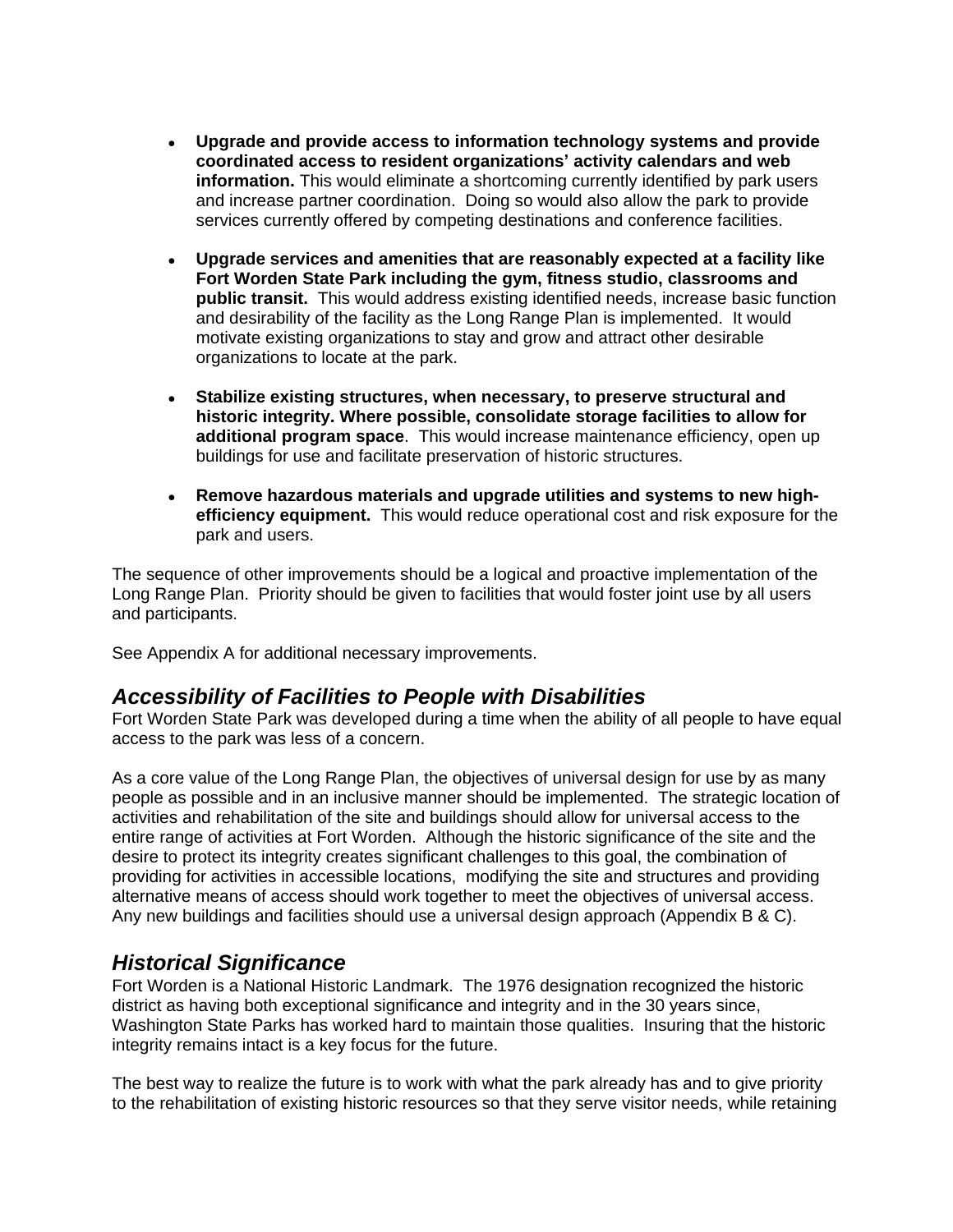the features that make them historic. New construction is possible, but recommended only when a historic resource cannot be successfully adapted for the proposed use.

The Washington State Parks and Recreation Commission has adopted a policy that requires the application of the Secretary of the Interior's Standards for the Treatment of Historic Properties for any development at the park. The Standards are broad and flexible and have been put into practice by many private and public organizations across the nation.

It is recommended that Architectural Design Guidelines be developed that describe the cultural and natural resources and identify measures that help retain the character-defining features as rehabilitation efforts bring compatible, contemporary change.

# *Public Access*

As a cultural landscape with a broad range of natural features, Fort Worden State Park is first and foremost a public place. An evaluation of existing use patterns clearly illustrates that the majority of the park's lands and facilities are freely accessible to the public and should remain so in the future (Appendix D). Participation in programs, attendance at performances and use of housing facilities significantly increases access to many of the buildings on the grounds. A limited number of buildings are used for maintenance and storage functions and are located away from major gathering places and primary amenities. These facilities are not available to the public.

The assessment of open access is a benchmark from which to evaluate Long Range Plan development options. The vision and mission of the park require maintaining the current level and diverse nature of public access. Therefore, the quantity and location of additional private use areas must result in a reasonably balanced distribution to maintain the sense of open access throughout the park. This approach furthers the objective of encouraging users to further discover the range of opportunities the park has to offer.

# *Resident Organizations*

A brief, informal survey was distributed to all current resident organizations (Appendix E) during the month of September and October, 2006.

The purpose of the survey was to ascertain:

- Current level of activity;
- Perceived fit within the programmatic options presented;
- Current and anticipated demand for space/facilities at the park;
- Current and anticipated staffing and budget levels; and
- Long range plans for their respective activities.

Resident organizations range from small non-profits, such as the Friends of Fort Worden, Commanding Officer's Quarter's Museum and the Coast Artillery Museum, with small budgets up to \$35,000 a year, to large non-profit organizations, such as the Marine Science Center, Copper Canyon Press and Centrum, with budgets ranging from \$400,000 to over \$2.5 million. Similarly, they range in organizational structure and managerial capacity from direction and staffing by volunteers, to paid staff members enhanced by an extensive volunteer program.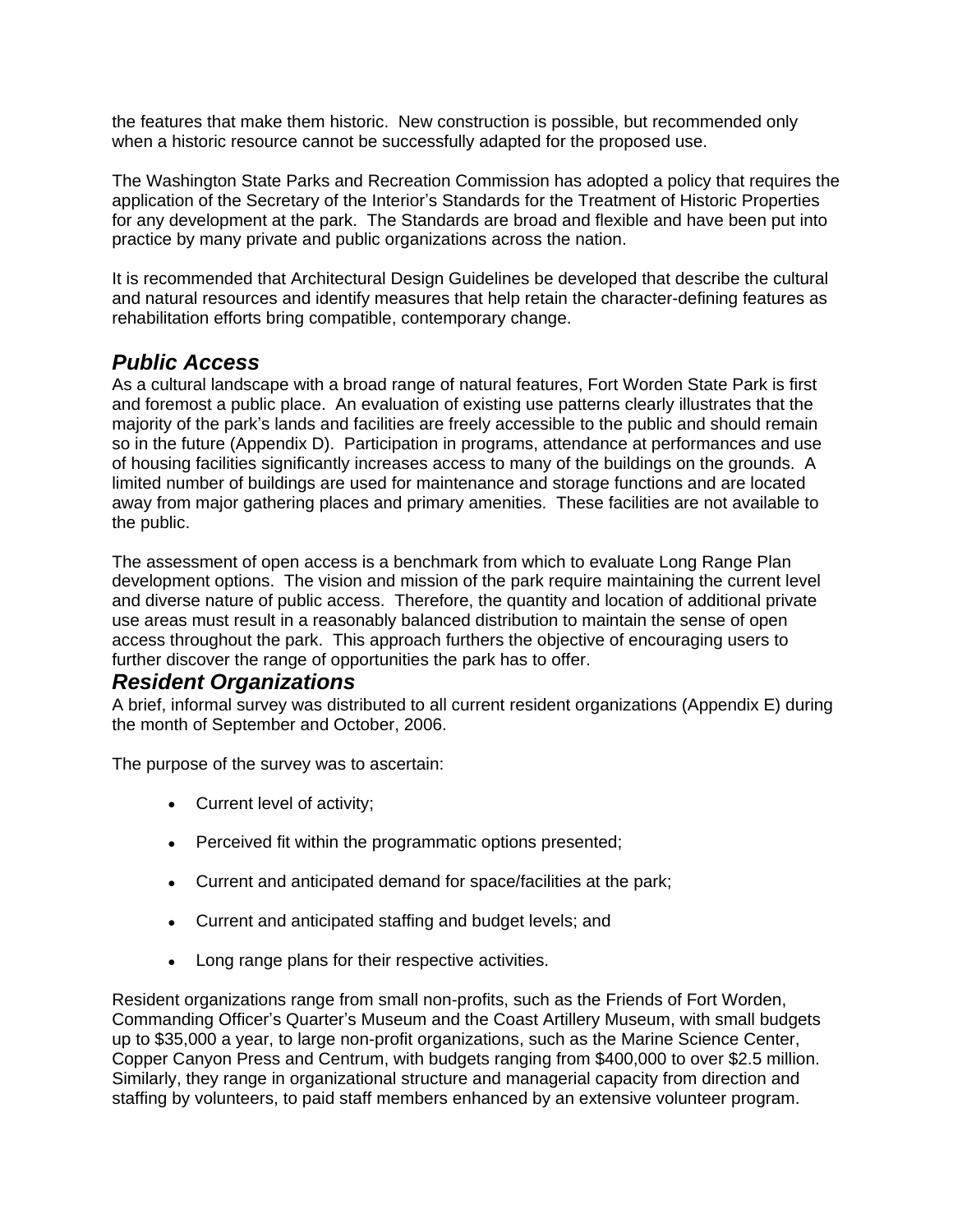Long range planning provides the park and the resident organizations a once-in-a-life-time opportunity to determine how an integrated economy could be developed to increase organizational capacity and attract new resident organizations that would bring with them new audiences and resources. Demands for space and specialized facilities should change as opportunities for expansion are more fully defined. Opportunities for similar organizations and services may be strengthened through consolidation or reorganization of those organizations.

# *Economic Issues*

### **Gaps and Opportunities**

Fort Worden State Park currently serves as a meeting venue for the Social, Military, Educational, Religious and Fraternal (SMERF) market segment and also supports arts and education-related events organized by Fort Worden State Park, Centrum, Marine Science Center, other resident organizations and national and local organizations. The existing conference center is constrained in its ability to expand its activities and serve new segments by a lack of suitable lodging and state-of-the-art meeting facilities. Realistically, the park could not be expected to compete with specialized conference facilities in the region that attract nationwide users, primarily because of its location outside a one-hour travel radius from an international airport or major corporation. The most apparent opportunity is to serve groups that are willing to travel a greater distance for lower rates on accommodations. By serving groups willing to trade proximity for price, the park has reduced its ability to generate sufficient revenue. The SMERF market falls into this category. Within the SMERF market, the park could concede the most rate-conscious groups to other non-profit retreat centers. Further, some association business and a small amount of corporate business could be potential sources of revenue. Finally, additional activity associated with arts and cultural events could supplement revenue as well.

The most obvious deficiency at Fort Worden State Park is the lack of accommodations with private bathrooms. A 250-person meeting would typically require 150 or more guestrooms assuming some double occupancy. Approximately 70-100 of the recommended 150 total guestrooms should have private bathrooms. These guestrooms with private bathrooms could include either renovated rooms in one or more of the barracks buildings or a new lodging facility. The remaining 50-80 guests could be accommodated in semi-private rooms with shared bathrooms.

Fine arts, specialty tourism, spiritual, culinary arts, educational and fitness retreats represent other types of programming that could increase the level of activity and utilization of park facilities. These programs are compatible with the vision and values of the park and would make use of existing resources. All programs would require upgraded lodging to support multiple day events.

See Appendix F for the complete financial gap analysis report.

### **Financial Analysis of Life-long Learning Center & Retreat and Conference Center**

For the purpose of framing a model for evaluation, a Life-long Learning Center operating as non -profit organization would generate revenue from rentals, resident organizations and charge program participants for lodging and food service. For purposes of analysis, it is assumed that there would be anchor partners attracting a total of 100,000 participants. The actual number of partners and the length of time necessary to reach a stabilized level of activity may be different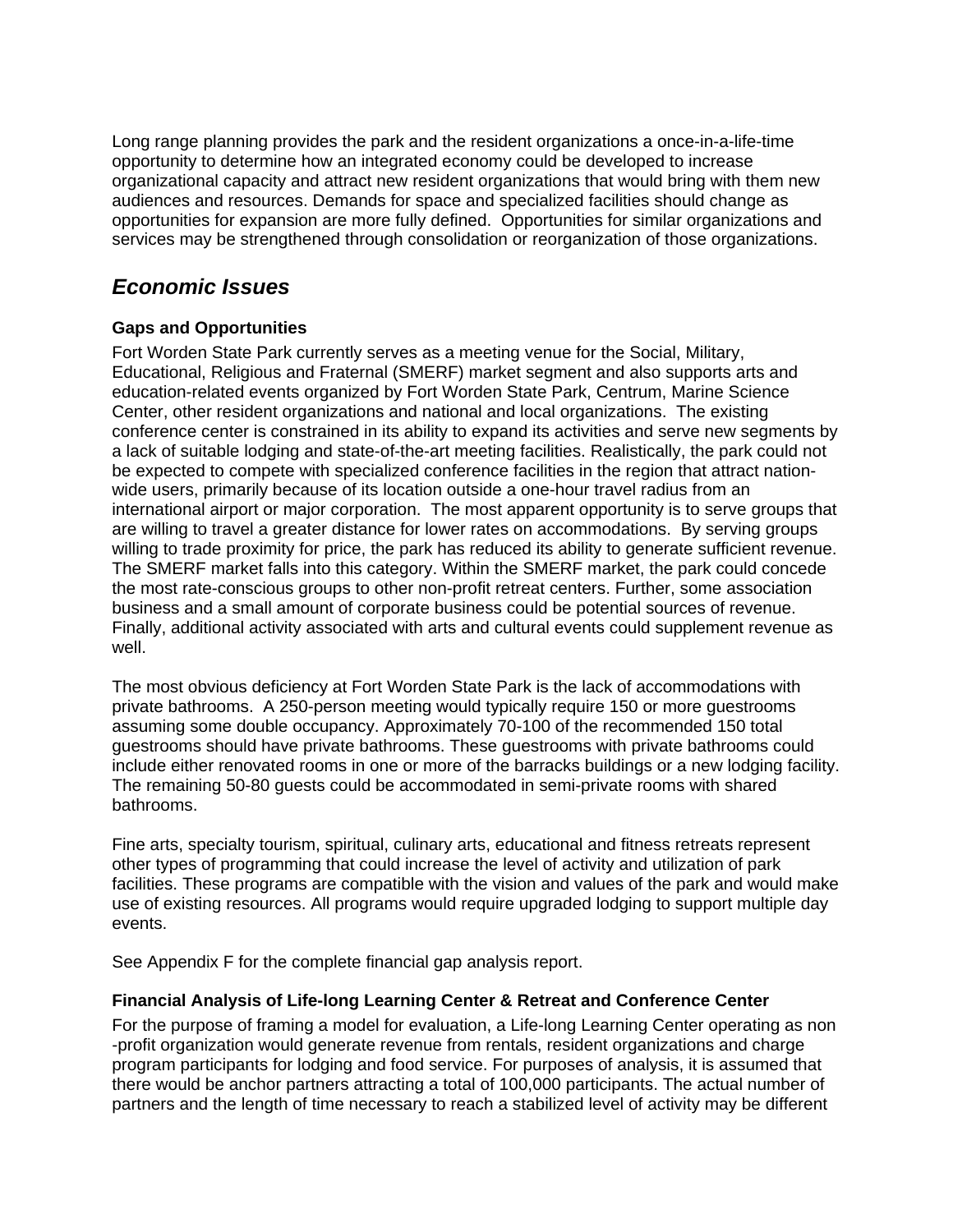and could involve multiple smaller resident organizations joining under one "umbrella" to become an anchor partner. This model also assumes that the partners lease approximately 50,000 square feet of studio and classroom space.

In the second model, the Retreat and Conference Center, a contract operator would generate revenue from rentals and user groups, as well as lodging and food services. Approximately 80 percent of room night activity would be conventions and groups, and 20 percent leisure travelers in this model.

The Retreat and Conference Center model generates more revenue than the Life-long Learning Center model and can support a higher level of capital investment. However, the required investment is also higher. Under either option, the supportable level of investment falls short of required investment by at least \$10 million. This shortfall would have to be funded by the State or other sources. An additional \$10 - 18 million would be required for rehabilitation of administrative facilities and site improvements. The level of outside funding could be lower assuming a lower required return for the Life-long Learning Center model. However, the assumed rental rates are based on cost recovery and may exceed what the resident organizations can afford to pay.

The two options differ in the type of risk that would be involved. The primary risk in the Life-long Learning Center model is an organizational risk associated with finding the number and type of resident organizations that can generate the level of program activity that is assumed. The risk in the Retreat and Conference Center model is a market risk associated with the operator being able to compete in the marketplace to attract the levels of meetings and overnight visitors that are assumed.

See Appendix G for the complete financial analysis report for the options.

### *Governance*

Fort Worden Area Parks currently operates as a quasi-region of Washington State Parks. The park area consists of Fort Worden, Old Fort Townsend and Rothschild House State Parks. The park area manager currently reports to the agency's Assistant Director of Parks Development Service Center. Fort Worden State Park staff manages facility operations, concessions and leases. The language of concessions, leases, and rental terms are reviewed by the business development service center and approved by the Assistant Attorney General and either the Assistant Director or Deputy Director of Washington State Parks. Washington State Parks is also responsible for facility maintenance and capital improvements.

Some of the park's goals are realized through resident organizations' programs or through concessionaire agreements. The resident organizations are tenants of Fort Worden State Park, each with their own leasing terms and arrangements.

An important part of the planning process is to assess the effectiveness of the current management structure and to determine whether another approach might prove more successful. Several models were identified that should be examined during the next phase of planning: (1) maintaining the current structure; (2) establishing a public non-profit corporation, similar to the Washington Trade and Convention Center, and devoting it to implementing the park's mission and vision; (3) establishing a philanthropic foundation to assist the park in raising private funds and seeking grants; and (4) combining a state authority *and* a private foundation to manage facilities, operations, capital construction and undertake fundraising, coordinated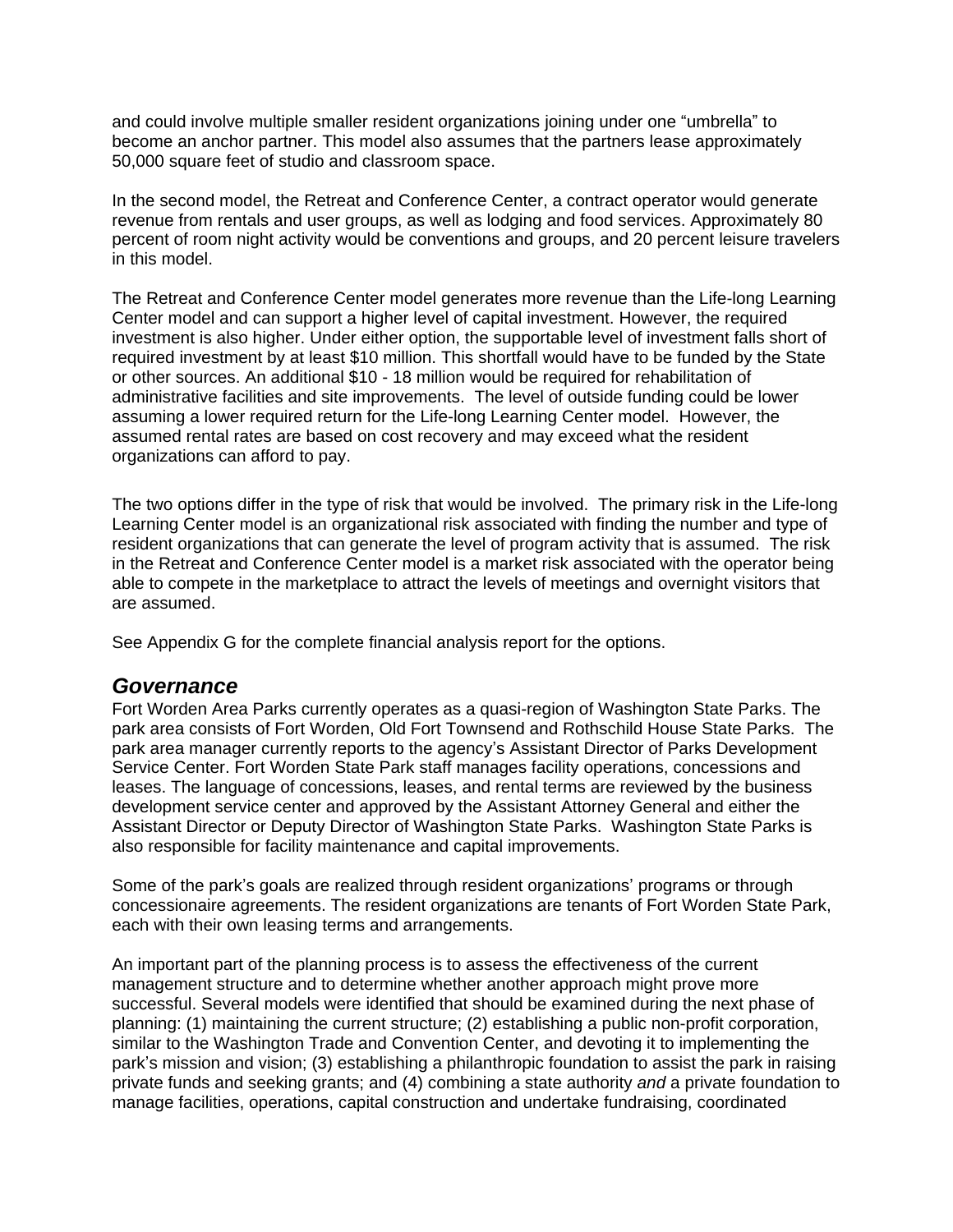marketing, and coordination with resident organizations.

# *Public Comment on Options*

Two meetings were held on September 21, 2006: one with the staff of Fort Worden State Park, resident organizations and the Fort Worden Advisory Committee and the other with the general public at an open house. The purpose of both meetings was to obtain comment and direction. Presentations at each meeting included:

- Site plans of both options
- Cultural landscape character areas
- Existing public use zones
- **Existing facility uses**
- Existing landscape units and edges
- Potential use zones
- Fundamental assumptions and givens of Fort Worden State Park

Over 300 public comments were received at the meetings, as well as postal mail and email. A summary of highlights from the public input received is included below.

### **Option #1: Life-long Learning Center**

The vast majority of respondents stated that the Life-long Learning Center is more closely aligned to the mission of Fort Worden State Park than the Retreat and Conference Center. Maintaining community values and keeping the current culture of the park is of the utmost importance to respondents. The relationship between Fort Worden and Port Townsend is a "synergistic gem" that should not be displaced. Fort Worden has a unique role as a place of learning and artistic development, which would be further enhanced as a Life-long Learning Center.

- "Fort Worden and the City have developed a marvelous symbiotic relationship over the past 30 years. It hinges on the arts/cultural/learning centers of the Fort with tremendous 'people' support from the City. Developing a Life-long Learning Center will just fuel an even more exciting partnership."
- Port Townsend has an arts emphasis and Centrum attracts audiences, without Centrum's programs and events "the town would suffer greatly". Option #1 preserves the relationship between Fort Worden and its long-time partners, especially Centrum.
- "As a Life-long Learning Center, Fort Worden has the potential to be a leading unique national institution. Once [building rehabilitation] is accomplished, the Lifelong Learning Center will be in a much better position to offer world-class programming with first-rate faculty and attract an audience larger than ever."

### **Option #2: Retreat and Conference Center**

Only two respondents supported the Retreat and Conference Center. Many people visualized Fort Worden State Park becoming a "corporate playground" under this model. Emphasizing Fort Worden State Park as a retreat and conference center with private sector involvement was perceived to threaten the cultural, historical and artistic identity of the park. If the park's focus changed from a learning-oriented atmosphere to market-oriented atmosphere, respondents believed it could be detrimental to Fort Worden State Park as costs might rise to users of the park, as well as organizations currently residing at the park. While both options have to earn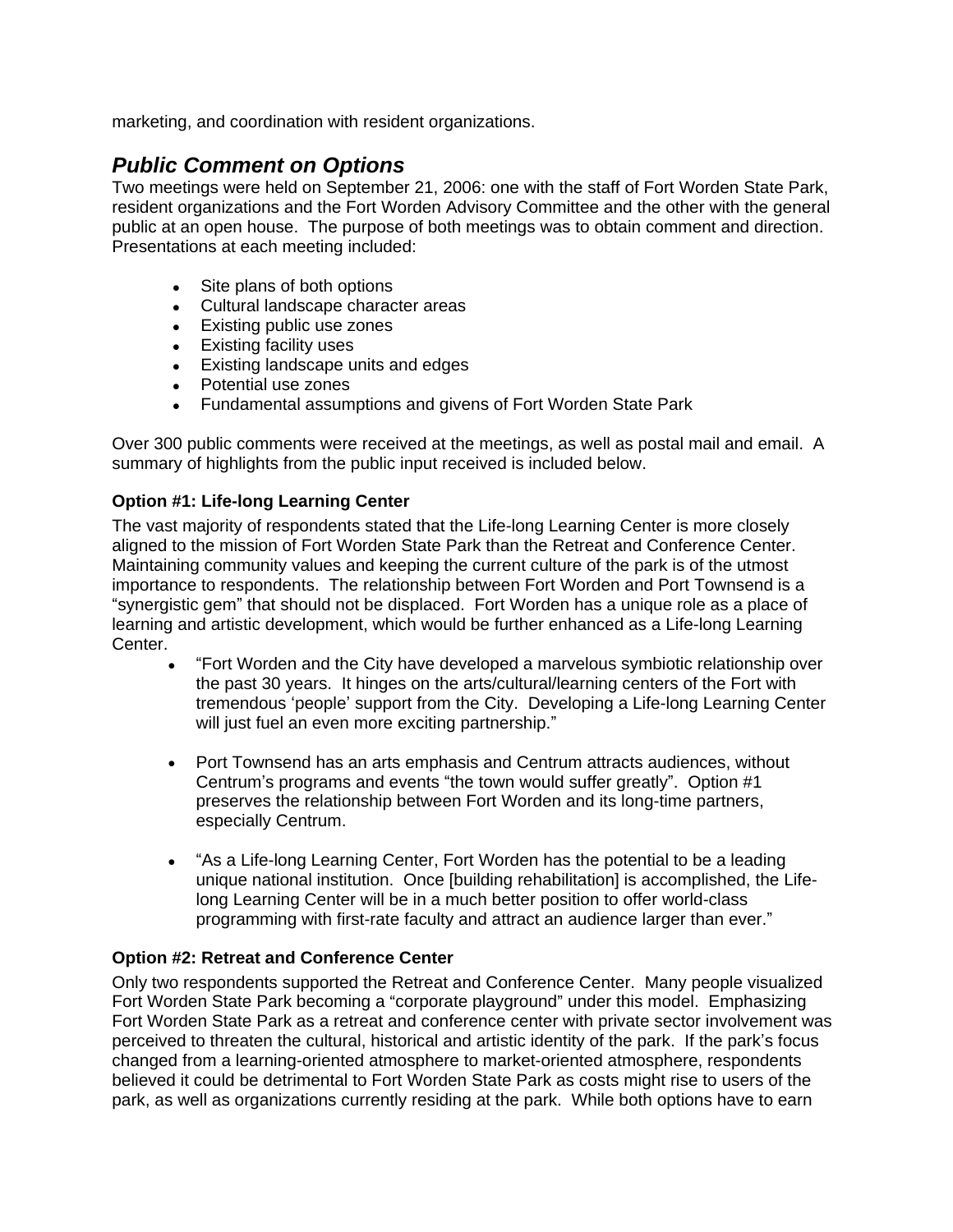revenue and include businesses to succeed, the perception with this option is that the revenue motivation was considered a negative. The market for a retreat and conference center was questioned due to its distant location.

- "There are plenty of 'conference centers' worldwide for corporate and academic and other groups."
- "Fort Worden is two hours from the airport and a ferry ride away. Is there a market for a conference center like this with so many other ones out there, especially over time?"
- Fort Worden would become unaffordable a "Marriott" and spa for the well-to-do.

### **Additional Feedback on the Options:**

### **Site and Facilities**

Historic structures need rehabilitation and upgrading to keep them from deteriorating further. Some buildings are inaccessible to people. Keeping accommodation prices affordable will allow all types of people to enjoy Fort Worden. The lack of transportation to, from and within the park is a factor when looking at accessibility and future growth of the park, as well as parking and traffic flow.

- "You must bring the barracks up to a decent living standard. They are deplorable."
- "The increased cost of providing upgraded accommodations to workshop participants may well raise the price of attendance beyond the reach of many/most participants."
- "Fort Worden State Park needs museum space in support of life-long learning."

### **Operations**

Arts, cultural and environmental programming should extend through the year and include more outside programming to keep Fort Worden State Park thriving. Adding more staff would help maintain park operations at a satisfactory level. Many people are concerned with the idea of a concessionaire running Fort Worden as they would have assumed power over the park.

- Programming during the year would draw people back to the park.
- Park staff are concerned for their jobs if a concessionaire would be brought in to guide the park.
- Keep the connection between Fort Worden State Park and Port Townsend alive.

### **Finances**

Keeping Fort Worden State Park affordably accessible to everyone is important in maintaining the park's vision. Finding a way to bridge the financial gap is necessary; public sentiment believes that the Life-long Learning Center could help the park become economically sustainable with the possibility of donors and foundation grants.

- "A retreat and conference center is controlled by an outside concessionaire [who] charges what the market will bear. Purely commercial."
- "We don't come here for super comfort, only an affordable venue to bring our people together every year for one weekend."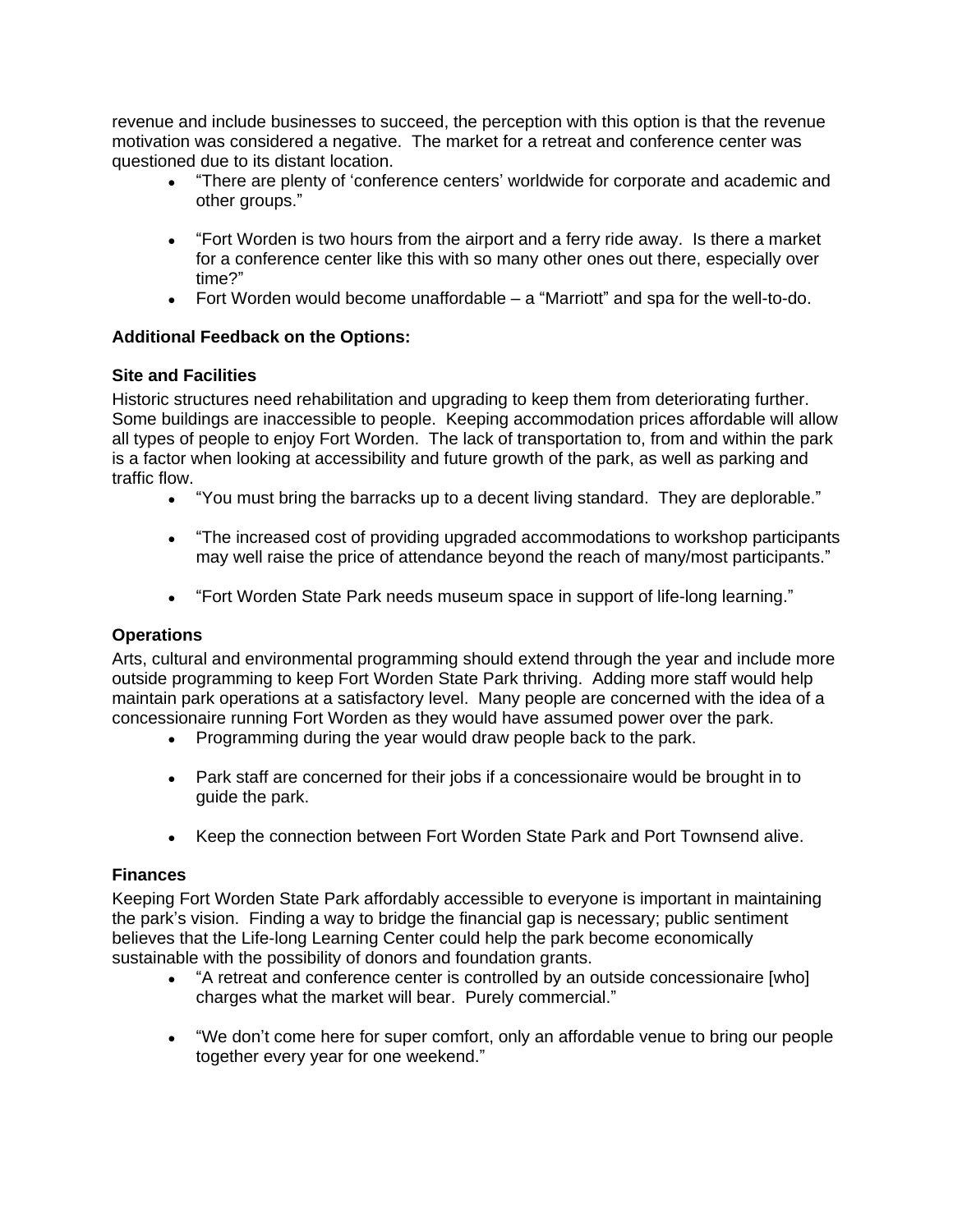"It seems clear to me that an arts/learning center is far more likely to attract philanthropic or tax money than would be a conference center model."

### **Character and Preservation**

The unique character of Fort Worden State Park is an essential element to preserve, according to the respondents. Maintaining the cultural and historic character of the park is of the utmost importance. Being mindful of the park's history and keeping the park and its historic structure open to the public is important to the success of the park. Natural aspects of the park are sacred and should be preserved for future generations.

- "Fort Worden is a rare jewel in the state park system. It is totally unique in geographic location at the head of Admiralty Inlet."
- "Don't fill the park with any new development other than in areas that are already developed."
- "Whatever you do, do not expand into the wild and open portions of the park."

See Appendix H for the complete public comment summary.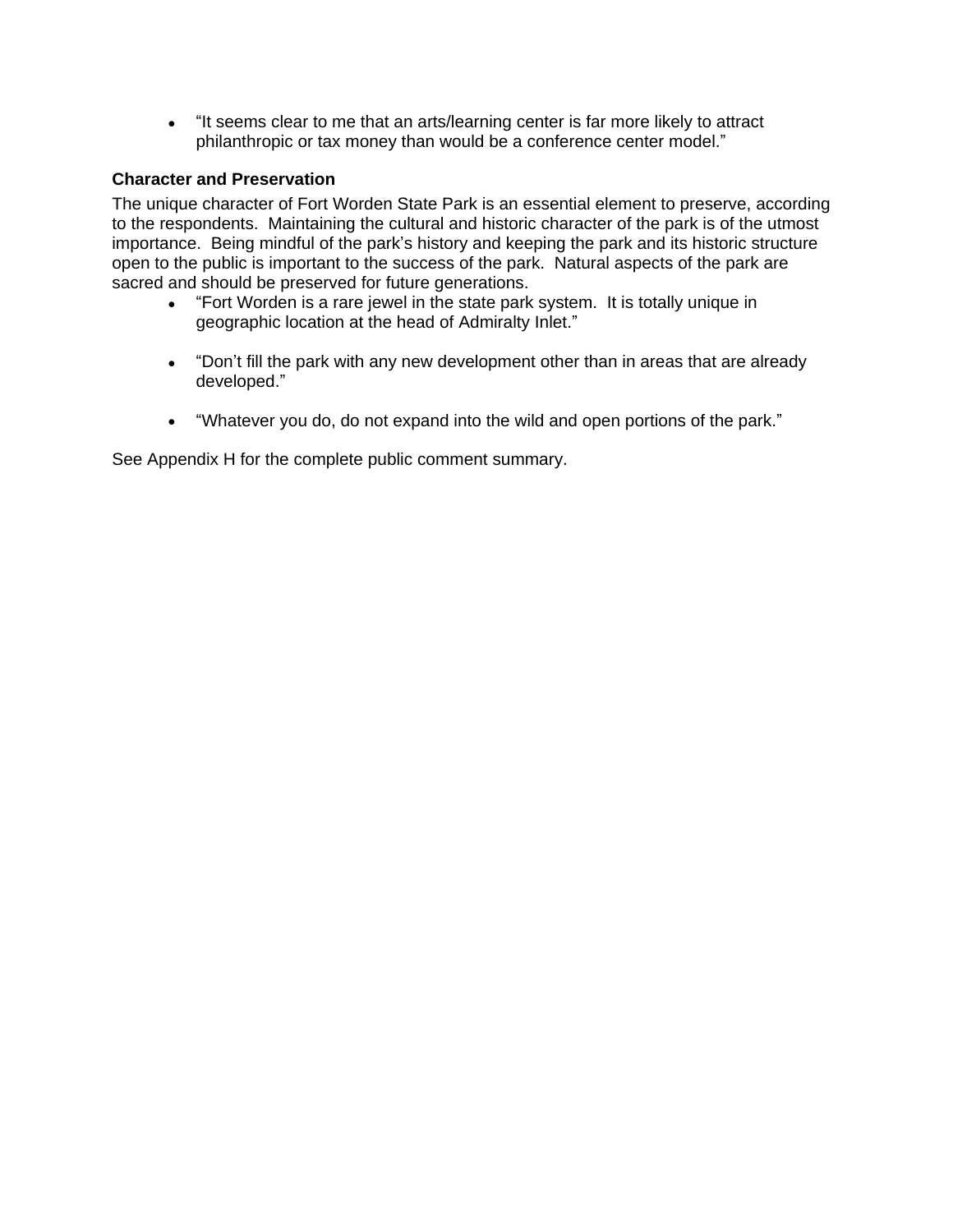# **Recommendation: Life-Long Learning Center**

The planning team held a working session on October 11, 2006 to develop the Recommendation for the Fort Worden Long Range Plan.

The following analytical tools were used to develop the Recommendation:

- Historical significance;
- Public input as statements of preference;
- Initially received organizational surveys;
- Governance strategies available in the State of Washington;
- Baseline improvements;
- Site accessibility; and
- Initial financial analysis.

The Long Range Plan reflects the need for phased implementation with regular reviews to identify needs for updating the plan. The plan places a significant focus on the organizational, programmatic and governance development with the clear commitment to an evolving organizational structure in the physical place of Fort Worden State Park.

# *Description of Program*

As a life-long learning center, Fort Worden State Park is envisioned as a "learning laboratory" where the site – historic buildings and grounds, natural areas and waterfront – should be a focal point for exploring our place in the world. As a center for life-long learning, it would represent a confluence of creativity and experimentation. Hallmarks of the park should be coordinated cooperation among the resident organizations; integration with the community of Port Townsend and a deep commitment to stewardship of the natural and cultural resources. Through activities in the arts, environmental education, history, recreation, stewardship and sustainability, the park should address the "whole person."

As a complement to the life-long learning activities presented by resident organizations, the park should continue to host retreats and special events presented by non-resident organizations and also provide short-term accommodations for vacationers in the various available rental units and the campground. In addition, to round out offerings and opportunities for multi-day visitors and park users, commercial providers could be contracted for such amenities as kayak rental, Internet access, exercise facilities and other services.

The life-long learning model should provide the park and the resident organizations a once-in-alifetime opportunity to develop an integrated economy, dramatically increasing their overall capacities through coordination, centralization, and consolidation of marketing, fundraising, and business management functions.

Three to five anchor partners would be the key to success of this business model. These anchor partners should develop and promote a broad range of programming to ensure that the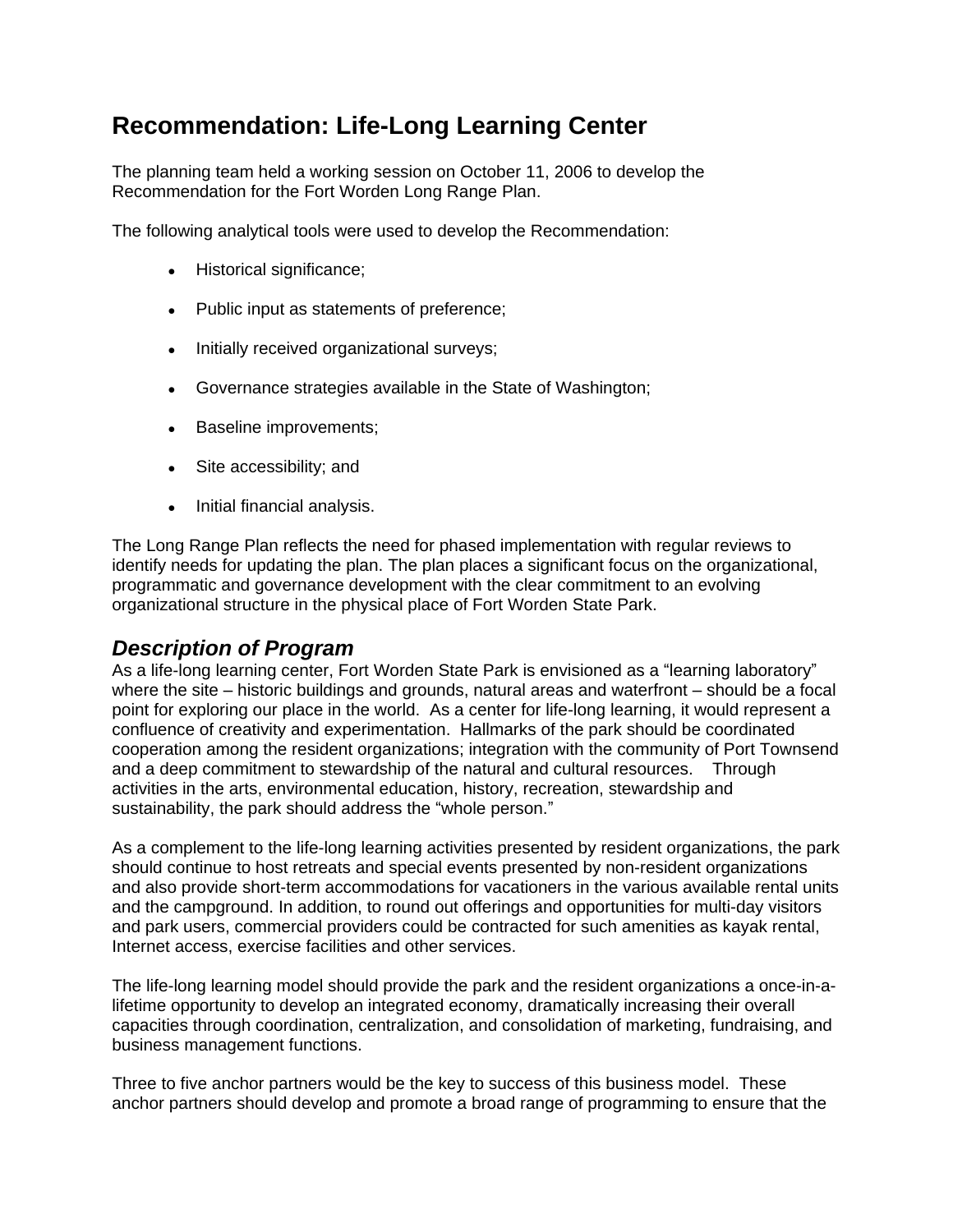mission and vision of Fort Worden State Park are carried out to make the park financially sustainable. Partnerships between anchor partners and other mission-consistent programs and organizations should bring additional audiences and resources to the park.

Integral to the concept of the park addressing the "whole person" should be the development of a more sophisticated food service provider, with an emphasis on local and regional growers and healthy menus. Shifting from concessionaire to anchor partner, food services and culinary production could also become a "learning laboratory," where the provider would generate educational programs revolving around stewardship, sustainability, healthy eating and other culinary programs.

Resident organizations willing to increase their own organizational capacities to support the financial viability of the Life-long Learning Center and have the ability to work in an integrated fashion with one another should be given priority in terms of scheduling facility use. The economic viability of Fort Worden State Park would require a delicate balance of programming and creation of opportunities for entrepreneurial undertakings that can help support the mission of the park. These entrepreneurial activities would include camping, family vacation lodging rentals and annual events facility use similar to what is currently offered. Expanded and improved accommodations would serve audiences and workshop and seminar participants, as well as a wider range of users oriented toward passive recreation and individual learning. Demands for space and specialized facilities should change as opportunities for expansion are more fully defined.

Each phase of the Long Range Plan should be implemented looking through a lens of sustainability of the natural environment, the economics of the park and the relationship to the community to ensure that Fort Worden State Park is available for future generations to enjoy.

# *Target Market & Activities*

### **Target Market**

As a Life-long Learning Center, Fort Worden State Park should partner with cultural and educational institutions to present programs involving performing and visual artists, the environment and natural resources, historic preservation and interpretation, culinary arts, stewardship practices and educational training. Individuals and small groups from around the country seeking a variety of educational opportunities would find the learning center inviting.

Using its site on the promontory of the Strait of Juan de Fuca, the park would be a pre-eminent center for the study of marine sciences and associated terrestrial environmental systems education.

With its exemplary park features and a broad range of facility uses, the learning center would also welcome visitors from around the country, the state, the Pacific Northwest region, and local communities seeking traditional park experiences. Individuals could stay several days discovering all that the park has to offer. Those visiting the grounds for a day or a performance, lecture or film would be enticed to return for a longer stay.

### **Activities**

In addition to the traditional park opportunities currently provided, the park should offer programs for intensive experiences in the arts, humanities, environmental education, marine sciences, culinary arts, stewardship and sustainability designed to engage participants of all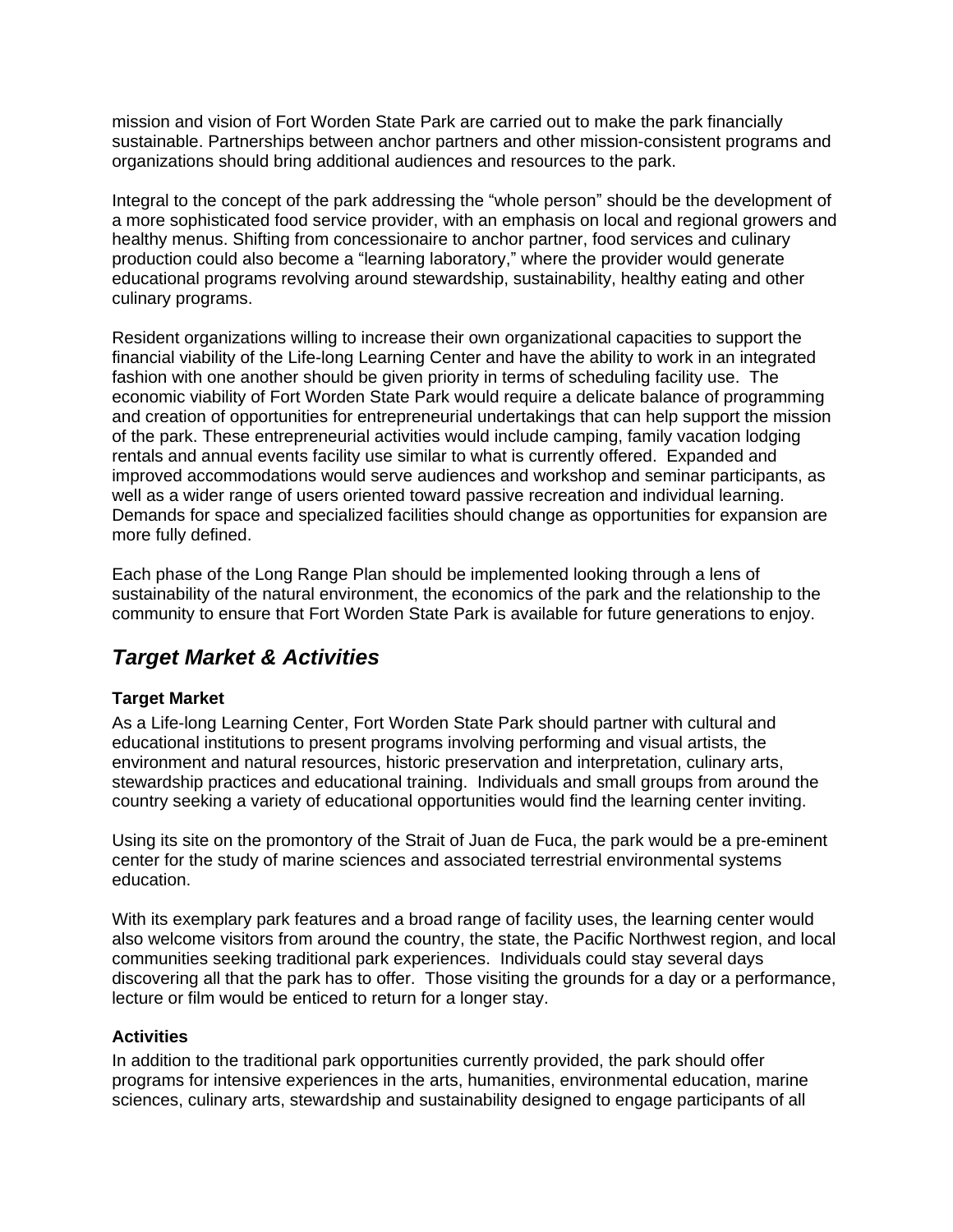ages. Nationally recognized organizations could present multi-day and seasonal programs that could include performances, lectures, presentations, exhibitions and festivals attracting the public. School-age children could be able to participate in multi-day educational programs with an emphasis on experiential learning.

Artists, writers, scientists, environmentalists, musicians, recreational users, dancers, chefs, farmers and historians would find the park a place where improbable alliances could be forged and unique ideas come to fruition. The park should support people desiring to step out of their daily routines to brainstorm new ideas. This unique environment would provide room for remarkable things to happen.

Interpretation of the rich natural and historical environments is critical in understanding and appreciating the park. Evaluation and implementation of current interpretive methods and museums would increase the overall success of the park. Consolidation of interpretive programs under unified management could inspire new opportunities and create technological advancements and techniques that could ultimately increase exposure of interpretive programming to more visitors and guests.

# *Site & Facility Use & Development Principles*

To reflect a continued commitment to the unique character and public use of Fort Worden State Park, the planning team recommends adoption of principles to guide future site and facility use and development. These principles and objectives augment Washington State Parks' natural and cultural resource management policy and provide guidance for the location, function and approach to site and facility redevelopment and use in the implementation of the Long Range Plan.

### **General**

- 1. First and foremost, Fort Worden State Park should continue to function as a park for public use, including day-use recreational activities, camping, meetings, reunions and vacations.
- 2. The park should accommodate increasing park demand in the future.
- 3. Any organizations and businesses operating at the park should have missions and values that support the vision, mission and values of Fort Worden State Park. Organizations offering the same visitor services should be consolidated under a single management structure.
- 4. Organizations operating at the park should work collaboratively to foster symbiotic relationships. The physical use and design of the site and buildings should support these relationships.

### **Site and Facilities**

- 1. When addressing needs for additional indoor programs, lodging, visitor services or administrative spaces, first consideration should be given to the adaptive reuse of existing historic structures before construction of new facilities. Proponents of new construction must demonstrate that reuse of existing structures cannot reasonably satisfy programmatic needs or that the nature of construction would unacceptably compromise the historical integrity of existing structures.
- 2. In addition to complying with the State Parks and Recreation Commission's (Commission) cultural resources policy and the standards the policy adopts, any new buildings and facilities should be designed and sited so that the form, scale, massing and materials, is in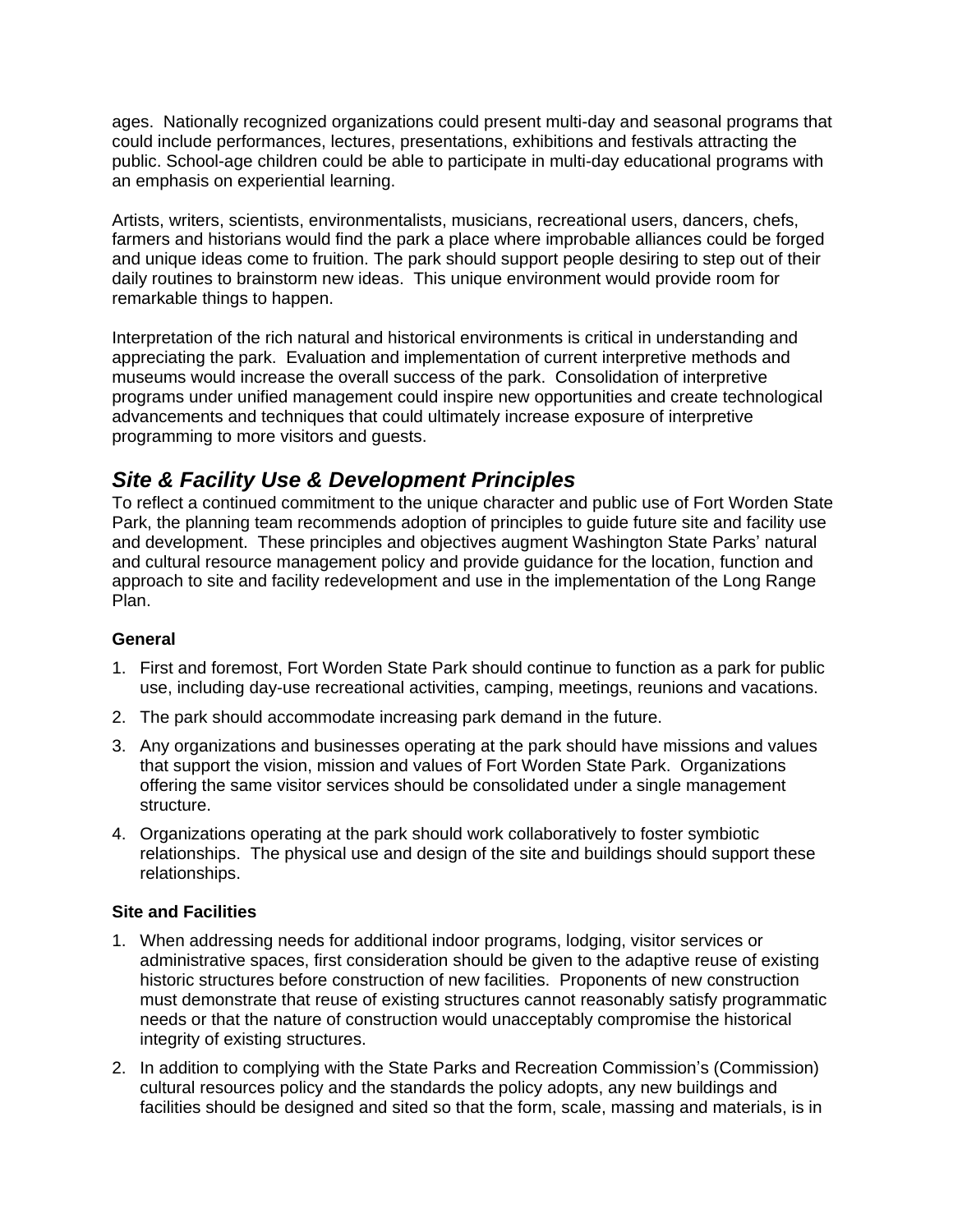keeping with the historic character of the park. As early as practical, site and architectural design guidelines specific to the park should be developed to inform rehabilitation and new construction activities.

- 3. Fort Worden State Park should provide access to programs, activities, and supporting facilities to people with disabilities consistent with Commission's policy on implementation of the Americans with Disabilities Act. Rehabilitation of the site and facilities should integrate accessibility and historic preservation goals, using creative approaches to provide programs, activities and alternative access routes to amenities. Development of new facilities will use a universal design approach.
- 4. Consistent with the Commission's sustainability policy, cultural resources policy, and within the context of the fort's historic district designation, rehabilitation of historic structures, as well as, construction of new facilities should integrate sustainable design and historic preservation goals, using "green building" practices whenever possible.
- 5. Rehabilitation and the location of accommodations should foster increased interaction among visitors and provide an expanded range of lodging choices, including guestrooms with private bathrooms. Reuse of facilities should be based on historic land use patterns.
- 6. Common-use facilities and amenities should be located within the central historic park area to foster interaction and cross-fertilization among park visitors and programs. An example of this would be the co-location of a lending library with business center and coffee shop. These shared amenities should be located geographically throughout the park area to provide convenient access. They should be located to allow visitors to have multiple levels of interaction with each other. Possible facilities could include a cafe, meeting space, library, gym, laundry and museums.
- 7. Within the context of the historic district designation and Commission cultural resources policy, ecological function of the main campus and surrounding areas should be restored and enhanced. Existing plant communities should be assessed for health and restoration, including planning for the removal and control of invasive species. When possible, unneeded impervious surfaces should be removed. These surfaces should be rehabilitated with drought-tolerant grasses or grass pavers to meet event parking, native vegetation and forested landscape requirements, as appropriate.
- 8. Permanent on-site parking should be provided to meet typical summer and weekend parking demand. All event parking should be evaluated and located in specifically designated areas using grass pavers for greater ecological function. Designated areas should be those that do not limit other concurrent uses of the park and should be located to concentrate impact in areas of the park, such as the Industrial Zone that could accommodate event parking (Appendix I). This retains the original conception of the historic fort as a village where parking is located in pods and users move on foot from facility to facility.
- 9. A well-developed and environmentally-friendly pedestrian and traffic circulation plan is core to enabling people access to buildings and activities. The circulation plan should consider a park-wide shuttle (perhaps using alternative fuel), bike/walking lanes, links to city bike trails and use of Jefferson County Transit to connect visitors to the city and other modes of transportation, such as the ferry. City of Port Townsend, Port of Port Townsend, Jefferson County, State Ferries, and Fort Worden State Park planners should closely coordinate transportation planning to seamlessly integrate the park into the city's transportation network and minimize traffic-related impacts on surrounding neighborhoods.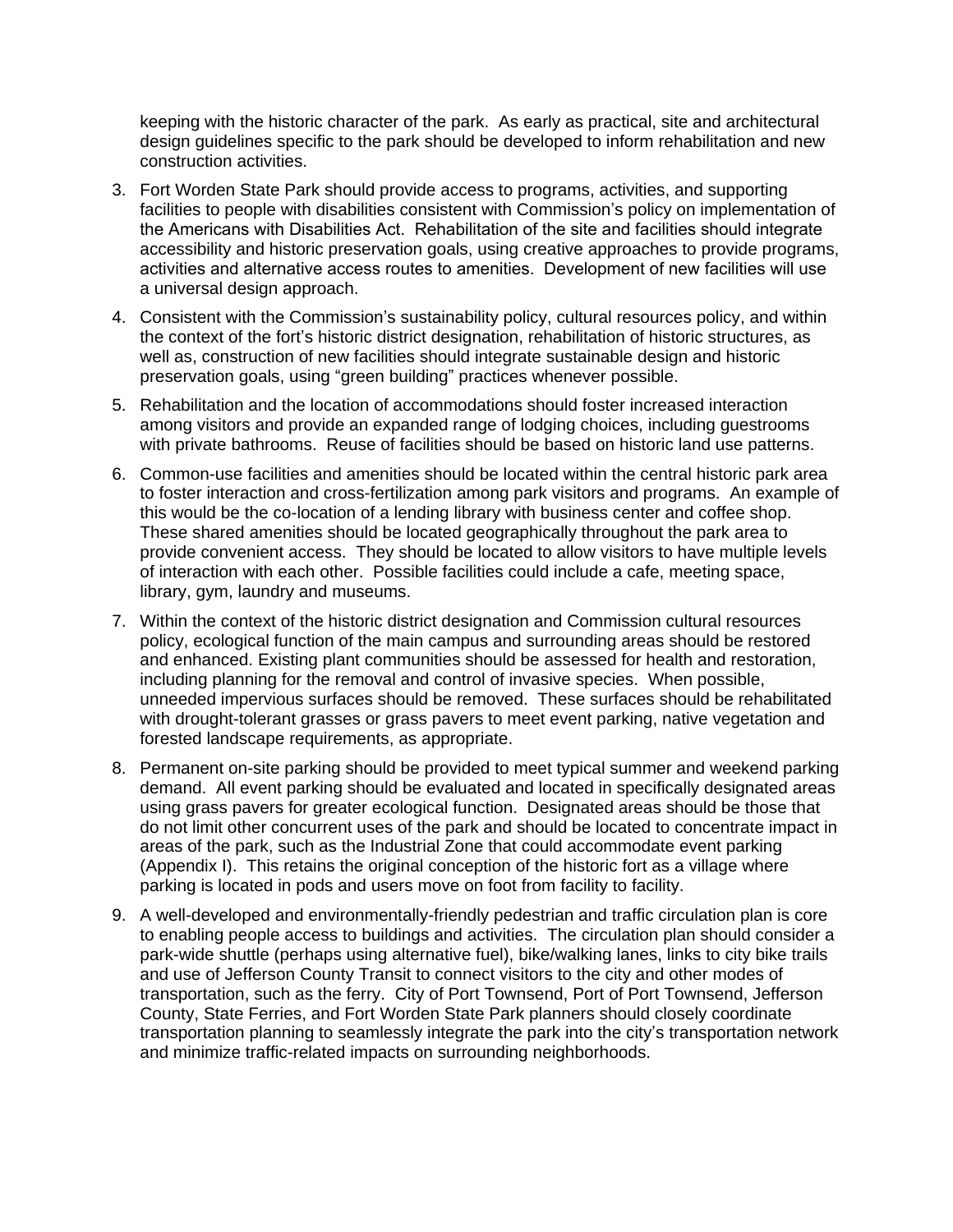- 10. Park headquarters and administrative offices should be consolidated and moved closer to the visitor information center and park entrance to provide an earlier point of contact with visitors and better orient visitors to the park.
- 11. Housing for both full-time staff and temporary service level employees could ensure a positive and sustainable business environment. New housing should be constructed for fulltime staff in the least historically significant areas of the park, if possible. This would create more privacy while allowing use of historic structures by park visitors. Service level employees should be provided dormitory housing in existing or new facilities in the least historically significant areas of the park, if possible.
- 12. Changing the use of some existing dormitories to single-room lodging, program, and administrative spaces would result in a reduction of modestly-priced bunkhouse accommodations for price-conscious visitors (e.g., school groups). Space in one or more existing barrack-type building should be reserved to retain this opportunity.

The planning team recommends preparation of a *site and facility use and development plan* that reflects the principles and objectives stated above, as a next step in physical planning for the park. This plan should recommend use types (e.g., lodging, visitor services, program space, administrative and maintenance) for all facilities for adoption by the Commission. It should illustrate relationships and distribution of user amenities that foster the objective of crossfertilization, individual growth and organizational synergy.

A *building reuse and improvement plan* that assigns tenants to buildings should also be developed, but should remain fluid to respond to the evolving assemblage of resident organizations and their changing needs.

### **Land Classification**

Through analysis of future program direction, facility needs and the existing natural and cultural resource base, the planning team recommends that the Commission classify Fort Worden State Park as a combination of Heritage, Recreation, and Resource Recreation Areas, as described and shown in Appendix J.

Planning team recommended land classifications generally seek to affirm the park's current activities and facilities, while providing room for future expansion. The recommendation provides for development of 16 - 20 campsites in the upper campground to accommodate volunteer host sites displaced from other parts of the park and provide additional public camping , if needed.

The recommendation also provides for extensive rehabilitation of historic structures to accommodate new uses and activities as park programming grows. Recommended classifications permit construction of new facilities in the Garrison Post (main campus), Artillery Hill, and the beach area, if needed, but only if new development does not compromise the integrity of the site's historic structures and landscapes. Recommended site and facility use and development principles provide additional historic site safeguards for any new development.

### **Long-Term Park Boundary**

Delineation of long-term park boundaries is a relatively new and often misunderstood aspect of park planning. In short, the purpose of delineating long-term boundaries is to take a big picture look at what lands, independent of ownership, might advance the vision and goals of the park. This process not only considers whether an adjoining property would make a suitable addition,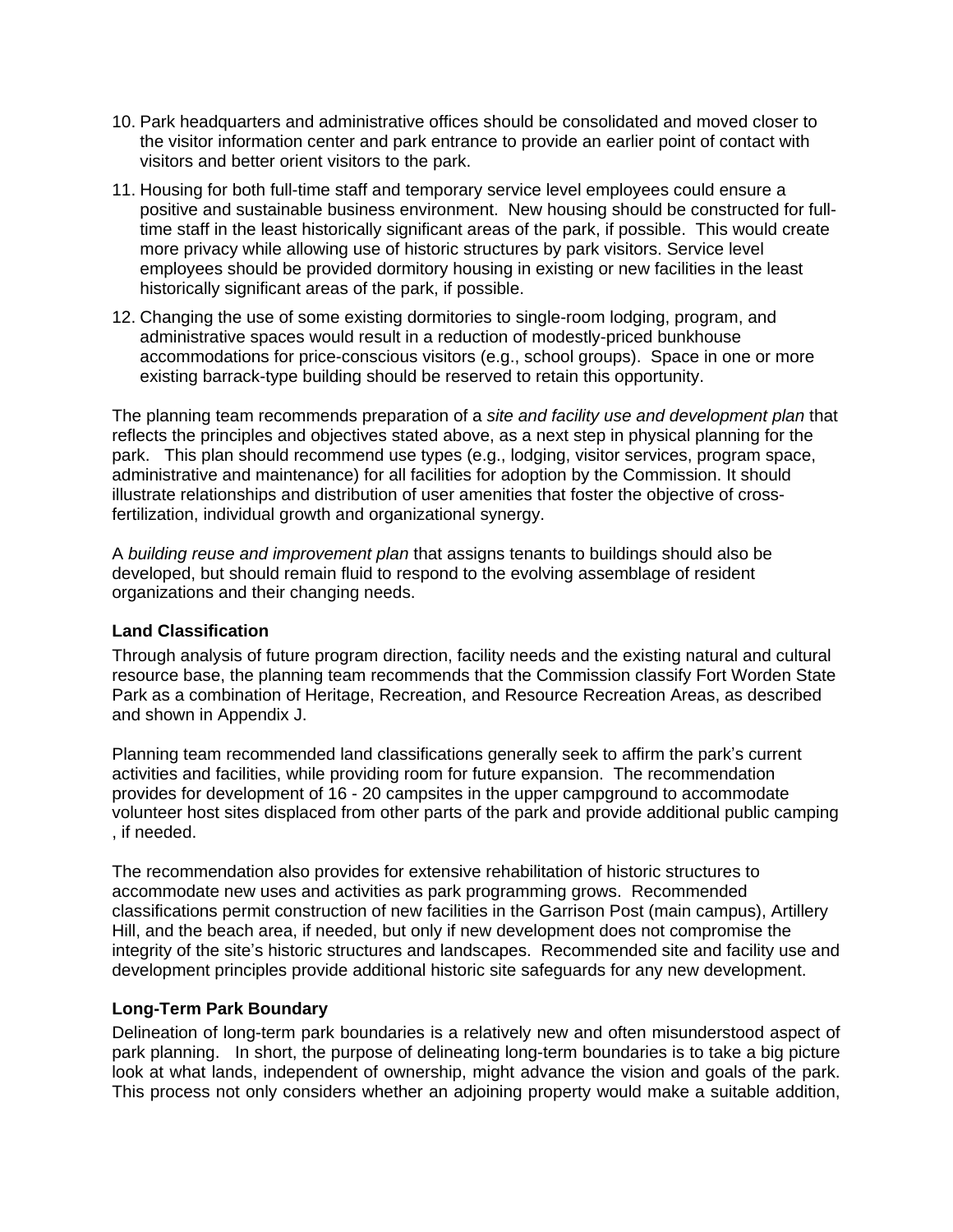but also considers whether agency-owned property should be retained or might appropriately be considered surplus to park needs. Including privately owned property in a long-term boundary does not necessarily mean the agency wants to purchase it. It simply means that it would be in the park's best interest if the property were managed in a condition that complements development and operation of the park. The following possibilities could apply:

The agency might:

- Seek to formalize an agreement with an adjacent property owner to advance a shared property management goal;
- Solicit a conservation easement from an adjacent property owner to protect certain natural or cultural features;
- Readily accept a donation of all or part of a private property;
- Consider exchanging agency-owned property for a private property; and
- Consider purchase of a private property in fee.

Land that should be within the park's long-term boundary include:

- North Beach County Park;
- Barrymore property adjacent to Chinese Gardens;
- Port of Port Townsend shoreline property between Fort Worden and a north-south line aligned with the east entry gate; and
- Point Wilson Lighthouse Reservation.

The properties listed above would only be acquired if the current owners desire to divest these holdings. Washington State Parks should approach acquisition of properties identified in this action on a willing seller basis. These properties are shown on the diagram in Appendix J.

# *Planning Coordination with the City of Port Townsend*

Fort Worden State Park is located within the jurisdictional boundary of the City of Port Townsend. It is clear that the park and the city could benefit significantly from one another. This relationship should be strengthened and formalized, when possible. City staff has proposed establishing a technical working group, including both city and parks staff to coordinate zoning, permitting and transit activities. Washington State Parks staff should pursue coordination of this technical working group, as well as frequent and consistent coordination between Fort Worden State Park staff and the City of Port Townsend's City Manager and City Council.

# *Governance & Organizational Structure*

The primary objective in developing an alternative governing and organizational structure for Fort Worden State Park should be to increase the agility of park management, its ability to be entrepreneurial in its business approach and improve its capacity to raise funds philanthropically. The park should move toward a public-private partnership in its funding and operations. With this in mind, establishing a public non-profit corporation, similar to the Washington Trade and Convention Center, could provide the park with a constructive measure of independence, allowing it to meet its potential, while maintaining the public accountability of a quasi-governmental organization. At the same time, it would be important for the State of Washington to continue to be a financial partner in maintaining the park for the people of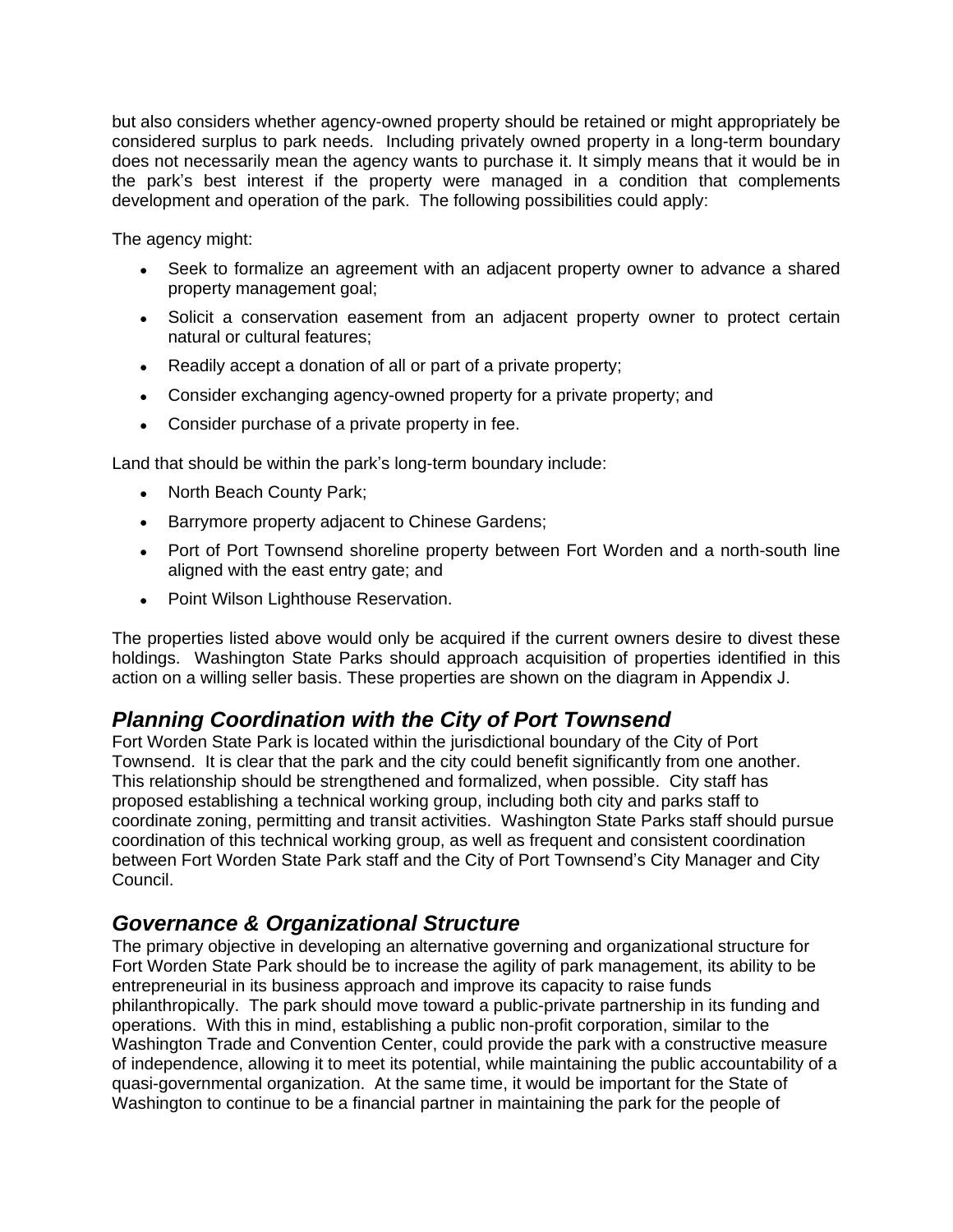### Washington State.

The park enjoys wide interest and support from the public. Many people feel a degree of "ownership" with the park, especially residents of Port Townsend and surrounding communities. The commitment of the community and constituents of the resident organizations would position the park well for seeking private support from foundations and individuals and potentially securing sponsorships from corporations and businesses. Creating a foundation to seek, receive and manage these funds would allow the park to benefit from this strong support of the park.

In defining the role of a foundation to raise funds for Fort Worden, it would be important to articulate its responsibilities in fundraising relative to that of the resident organizations. Articulating a framework for fundraising should help potential donors understand what the foundation should seek versus what the resident organizations should be raising funds for. For example, it could be desirable to have the foundation responsible for all capital fundraising, while the resident organizations raise money solely for their operations. Another scenario could put the foundation in charge of fundraising for facility rehabilitation expenses, while the resident organizations would seek funds for specialized equipment or custom facility improvements. Establish a policy that is agreed upon by the partners and is transparent to stakeholders should be an important step in the planning process.

In addition to fundraising, there should be a responsibility to develop and implement a framework for the review and approval of any redevelopment, adaptive reuse or maintenance prior to submitting the proposal to the state or national level for consideration.

Currently, the park enjoys a symbiotic relationship with non-profit resident organizations and maintains concessionaire agreements for various services (e.g., food service, spa services, kayaking and boating). The park also acts as a hotelier by renting campsites and vacation rentals year-round. This makes Fort Worden State Park a complicated business model. Any alteration of governance and organizational structure must keep this in mind. A goal should be to establish a straightforward organizational and governance structure, to prevent increasing the layers of bureaucracy and making the lines of authority blurred. A description of the park's various "lines of business" would be a good place to begin the process of altering the governance and organizational structure of the park.

# *Program Ecology*

As stated earlier, Fort Worden State Park and its resident organizations represent a multifaceted organism. As such, the entities play diverse roles and contribute to the park in numerous ways. In looking to the future, the vision, mission and values should guide the growth of Fort Worden State Park and provide a framework for evaluating future resident organizations roles and responsibilities.

Some organizations with limited financial resources and capacities may have missions that are closely aligned with the park's and may be, in effect, providing the park with intrinsic services that cannot be monetarily quantified. Financial participation (e.g., lease terms) may be evaluated differently in these circumstances. Organizations may fulfill specific goals, enhancing the park's reputation as a national leader. Other organizations that have greater resources could be in a position to play a more significant financial role and as such, could receive priority when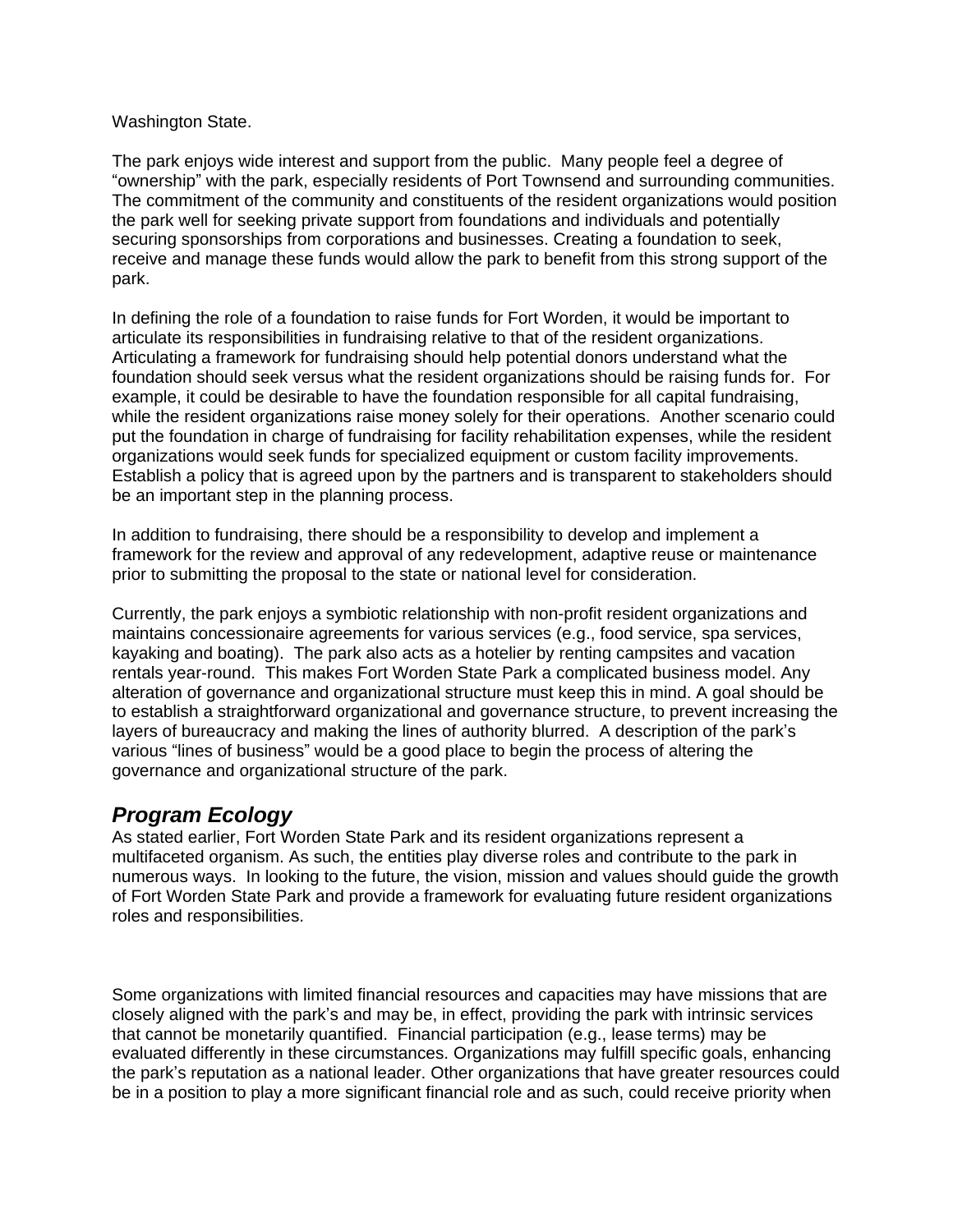it comes to program expansion or facility improvements. Developing a weighted set of criteria should prove advantageous to ensure a balance of programming and financial participation.

# *Capital Investment*

The capital investment for facilities for the Life Long learning Center option is summarized in the following table:

| <b>Elements</b>                     | Preliminary  | <b>Public</b>     | <b>State Catalyst</b> | Timing       |
|-------------------------------------|--------------|-------------------|-----------------------|--------------|
|                                     | Cost         | <b>Non-Profit</b> | Contribution          |              |
|                                     | Estimate     |                   |                       |              |
| Lodging                             | \$12.1       | \$4.8             | \$7.3 million         | Near-term    |
|                                     | million      | million           |                       |              |
| <b>Food and Ancillary Services</b>  | 1.6 million  | .8 million        | .8 million            | Near-term    |
| Studios/Classrooms/Meeting          | 5.1 million  | 4.0 million       | 1.1 million           | Near-term/   |
|                                     |              |                   |                       | Intermediate |
| <b>Performance Facilities</b>       | 1.2 million  | 1.1 million       | .1 million            | Intermediate |
| Park Administration                 | .5 million   | .1 million        | .4 million            | Intermediate |
| Museum                              | .9 million   | .45 million       | .45 million           | Intermediate |
| Grounds                             | 8.0 million  |                   | 8.0 million           | Intermediate |
| <b>Total Capital Improvements</b>   | \$29.4       | \$11.2            | \$18.2 million        |              |
|                                     | million      | million           |                       |              |
| <b>Estimating Contingency (15%)</b> | 4.4 million  | 1.7 million       | 2.7 million           |              |
| <b>Total Capital Construction</b>   | \$33.8       | \$12.9            | \$20.9 million        |              |
|                                     | million      | million           |                       |              |
| Soft Costs (35%)                    | 11.8 million | 4.5 million       | 7.3 million           |              |
| <b>Total Capital Cost</b>           | \$45.6       | \$17.4            | \$28.2 million        |              |
|                                     | million      | million           |                       |              |

The cost estimates above include contingencies and soft costs and reflect current costs. Actual costs should undoubtedly increase between now and the time of construction. Planning for specific projects would have to reflect timing of construction, as well as additional planning and design. The range of costs for studios and classrooms reflect the varying levels of improvements that would be required, depending on the needs of future resident organizations.

The State of Washington is identified as the responsible party for improvements related to grounds, administrative and recreation facilities (particularly day-use facilities). In addition, the state could fun a portion of the program and hospitality-related costs to provide a catalyst to program activity by the public non-profit corporation. The new management structure and resident organizations could work together to fund improvements to program facilities and studios/classrooms.

In addition to capital investment in facilities for the Life Long Learning Center itemized above, complete rehabilitation and maintenance of Fort Worden State Park to its highest potential will require additional long-term capital support. An order of magnitude estimate includes:

- \$13.4 million to replace slate roofs, repaint buildings and restore masonry foundations as well as accommodating accessibility upgrades on campus.
- \$13.2 million to rehabilitate the Artillery Batteries.
- \$1.1 million to upgrade staff housing and expand the campgrounds.
- \$1.5 million to rehabilitate the existing pier on the waterfront
- \$4.0 million to move the Point Wilson Lighthouse structures.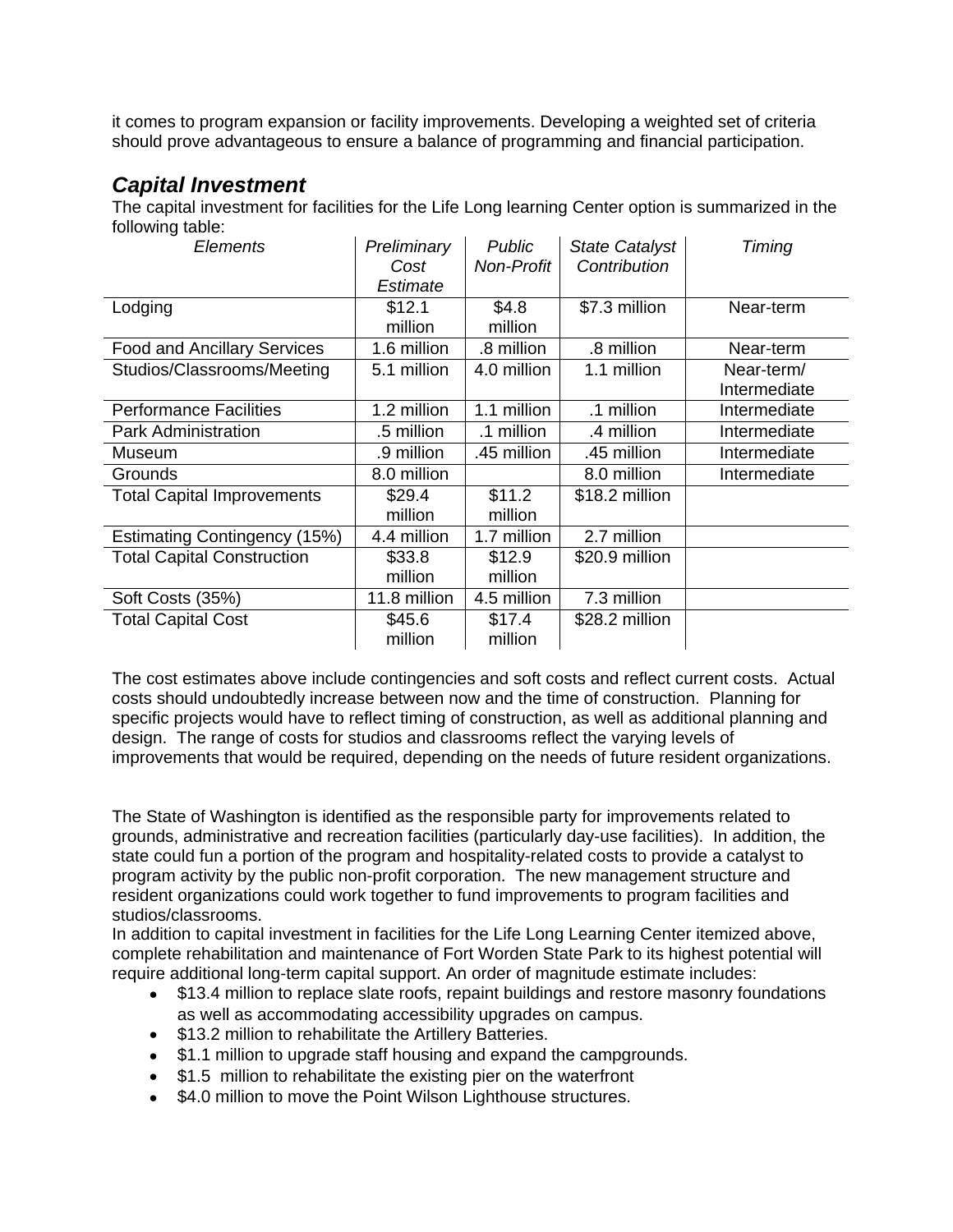• \$1.1 million for site and infrastructure improvements

This results in an additional projected capital cost of \$34.3 million that should be factored into long range planning for Fort Worden State Park. See Appendix K for the complete financial analysis report for the Life-long Learning Center.

### **Leases to Resident Organizations**

The new management structure should lease space to resident organizations on an exclusive use basis for studio/classroom space, or on a per-use basis for the program spaces. A renovated multi-purpose building could be leased on a short-term basis at a rate based on cost recovery. A building that wouldn't require the same level of improvements or one that had improvements funded by the tenant, should command a lower rent. A longer term lease is justified when the tenant is funding the improvements.

In the case of program facilities, a schedule of rental rates should reflect credits to those resident organizations that have funded improvements.

### **Criteria for Resident Organizations**

The success of the park as a Life-long Learning Center would depend upon the resident organizations attracting strong participation in their programs. From a financial outlook, high levels of overnight facility use would generate food service and lodging revenue necessary to fund most improvements. In a broader sense, higher levels of use could provide collaborative opportunities for all organizations. Accordingly, potential resident organizations should be evaluated according to the compatibility of their programs, and the numbers of overnight stays they generate.

### **Resident Organizations Funding**

In addition to the needed funding for the new management structure's oversight activities and facilities, there would be an ongoing need for funding by individual resident organizations in the Life-long Learning Center model. Successful collaboration by the organizations should improve the potential for their own fundraising.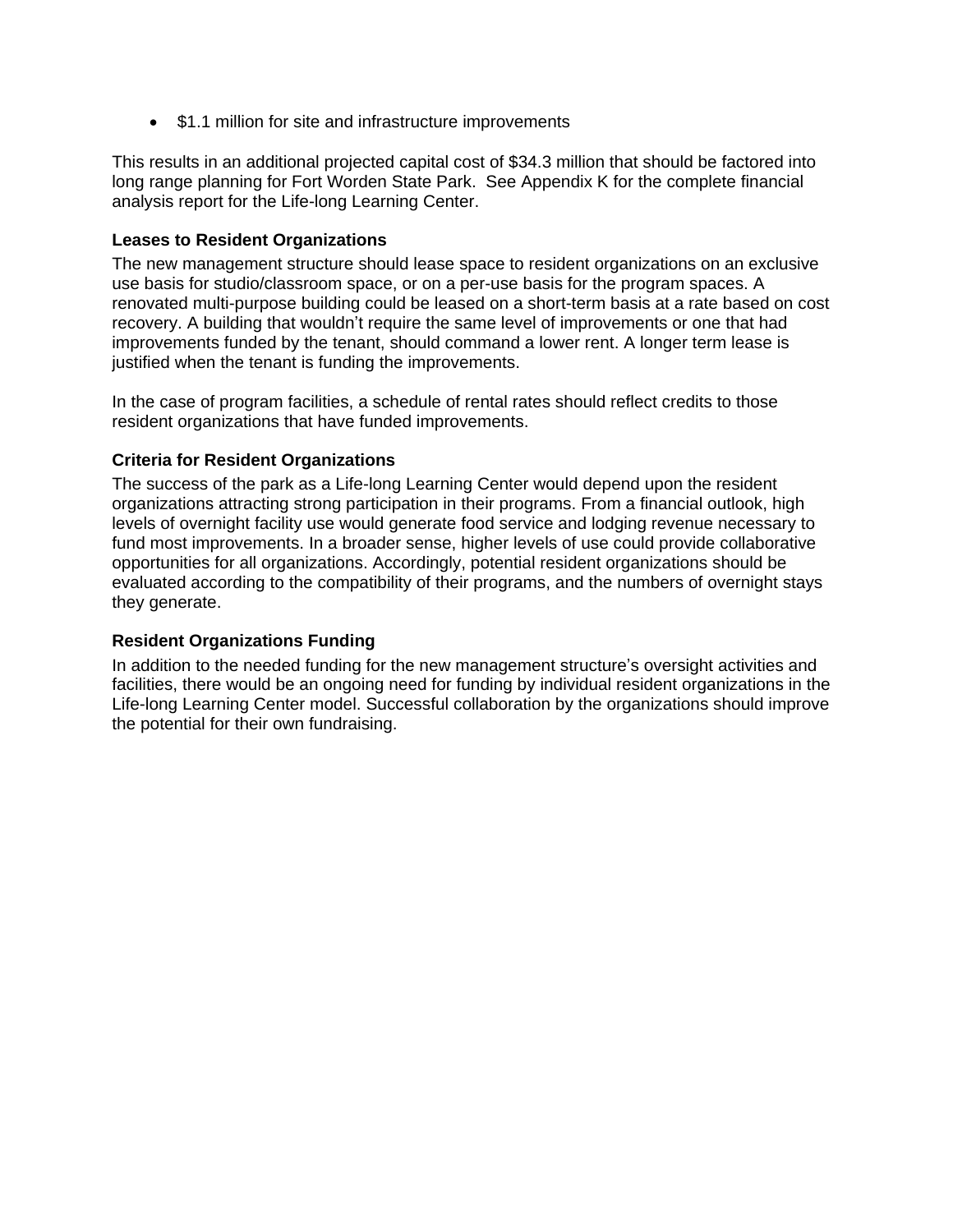# *Looking Toward the Future*

Fort Worden State Park and its partner organizations have the opportunity to further grow and develop the aspects of the park that the public loves and embraces, such as the arts, sciences and the environment. Change is required at the park for it to continue existing as the unique site that it is today. However, those changes would not be dramatic in development, but mainly a rehabilitation of what currently exists. Sites and facilities would continue to be accessible to all, allowing extensive use of the park and buildings and non-profit organizations would continue to provide exceptional programming to the community. The preservation of the historic park and cultivation of its resources is vital to Port Townsend, Jefferson County and Washington State residents and should continue to be so in the future.

# **Next Steps: Project Planning, Strategy & Transition Issues**

# *Early Actions*

The development and implementation of a Long Range Plan takes time. It is essential that work that can begin, start immediately. Fort Worden State Park is an exceptional resource of physical, environmental, social and cultural systems and the deferred attention to any of these components has implications for the short- and long-term health and well-being of the park.

As noted in the Analysis section of this report, there are a series of necessary actions that could be initiated immediately without impact on the recommended plan. The following recommended actions reflect a preliminary evaluation of the public comment, context analysis and the financial and organizational evaluation.

### **Dialog**

- Enter into discussions with State Legislature and Governor regarding the implications and costs associated with delayed maintenance and stewardship with the objective of committing to funding the program for capital improvements and financing to allow implementation of the long range plan and make progress toward self sufficiency.
- Complete evaluation of existing documents on historic interpretation of military batteries and their associated costs and implement recommended plan.
- A communication strategy that informs the public and maintains transparency on the progress of the plans should be developed. The communication outreach needs to include the use of web technology to be accessible to as many interested individuals as possible and allow for interaction with the planners.

### **Lodging**

- Immediately move to upgrade all housing as noted in this report's Analysis section: Necessary Improvements (p. 6-7).
- Modestly expand upper campground to accommodate host sites displaced from other parts of the park and provide additional sites for public use.
- Meet with current resident organizations to consolidate management of overnight accommodations.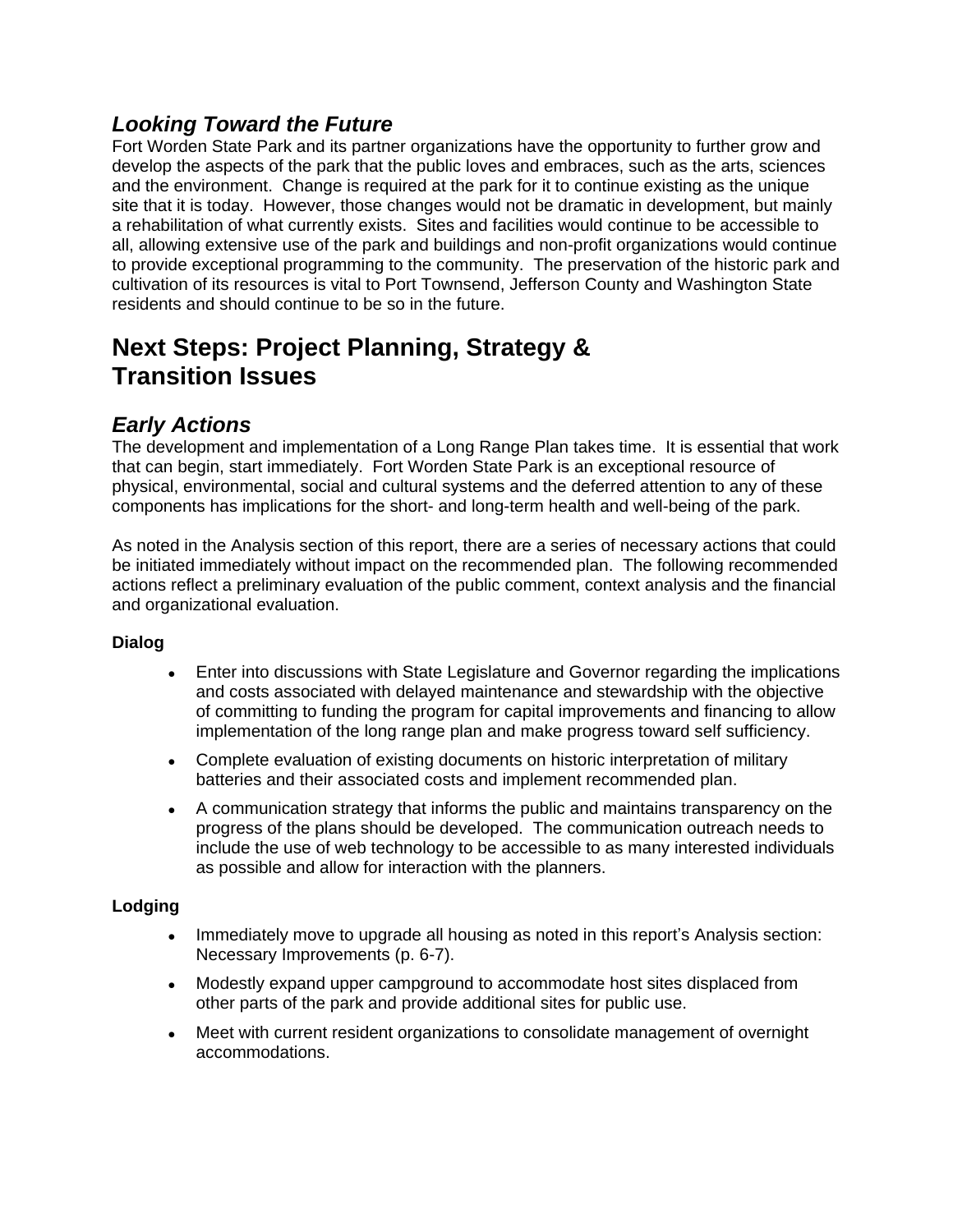### **Facilities**

 Stabilize all buildings and facilities not currently committed to a specific use. Evaluate all existing and new projects or actions using the principle of building reuse and rehabilitation prior to construction; requiring proponents of new construction to demonstrate its necessity. Coordinate this effort with the development of a new maintenance facility and consolidate all storage to maximize existing buildings for program use.

### **Technology**

 Make technology information systems available to park users and resident organizations. Resolve issues of security and access, as required, to provide the expected service. Determine the best and most expeditious method to contract reliable service providers.

### **Leadership**

- Explore and recommend the best management solution that would allow the hiring of staff to obtain funding, to coordinate outreach tools such as a shared master calendar of activities, do outreach and marketing for the park and organizations, assist in communicating the long range plan opportunities, program and objectives for the purpose of increasing users and potential future organizations in the implementation of the Long Range Plan.
- Undertake a resident organizations capacity assessment, jointly develop a training program and long range strategy regarding increased capacity, participation and collaboration.
- Undertake a review and evaluation of existing programs to identify potential opportunities and pursue the addition of new producing on- and off-site resident organizations.

### **Transportation**

- Work with the City of Port Townsend to develop a suitable transit plan that provides efficient and consistent transportation to, from and within Fort Worden State Park.
- Develop adequate and discreet parking areas and take into account future visitor growth and event parking shuttle services.
- Develop an alternative transportation plan, looking at bicycles, walking and shuttle systems as sustainable modes of transportation.
- For event parking, consider using cellular grassed paving systems, such as Grasscrete.
- Initiate a transportation study to analyze Fort Worden's future transportation needs, identify potential impacts on the neighboring community, and propose appropriate mitigation measures, as necessary.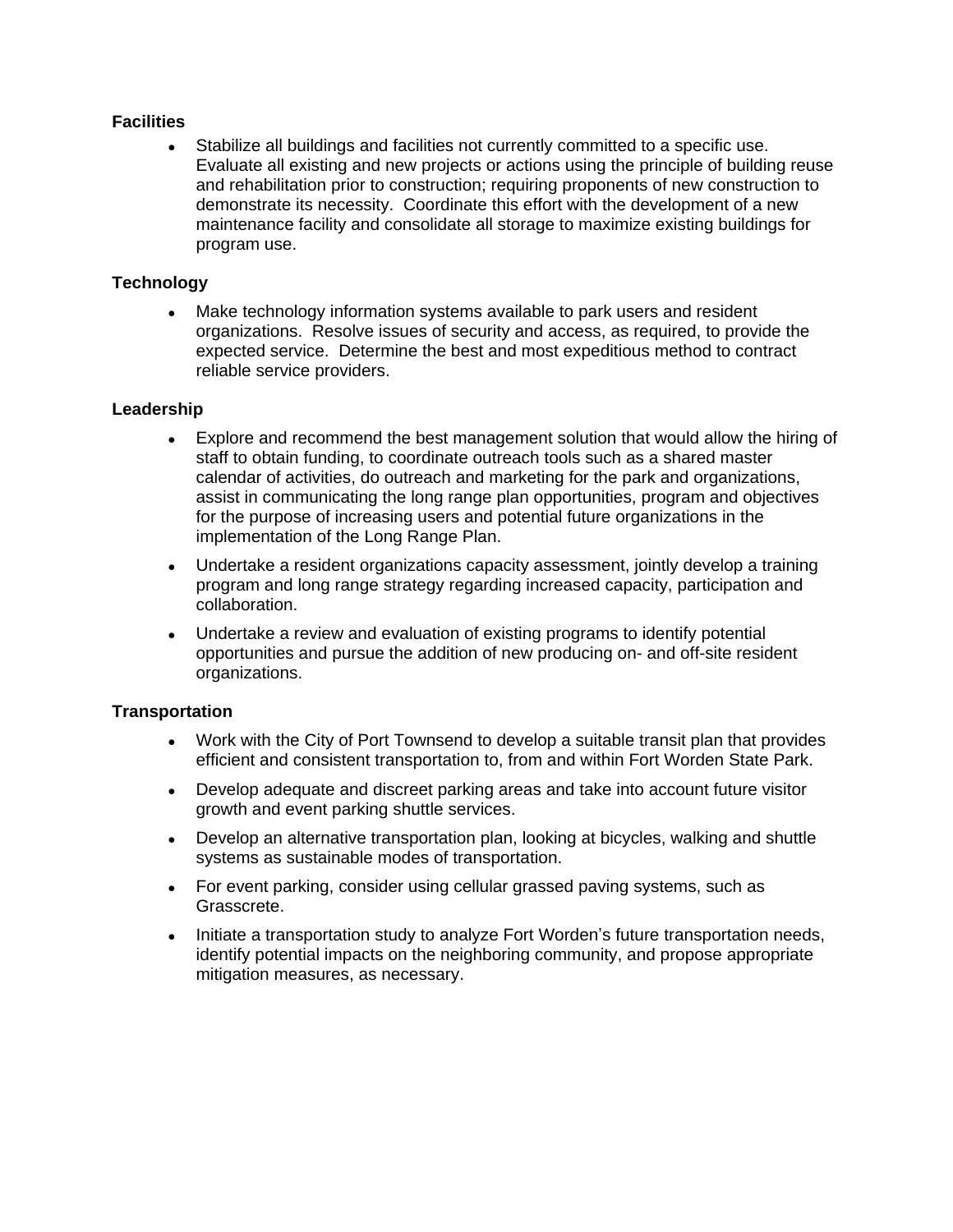### *Site and Facility Use and Development Plan*

The next step in physical planning for Fort Worden State Park should include preparation of a *site and facility use and development plan* for adoption by the Parks Commission.This plan should:

- Reflect recommended site and facility use and development principles (p.17-19);
- Illustrate relationships and distribution of user amenities that foster the objective of cross-fertilization, individual growth, and organizational synergy; and
- Set use types by category (e.g., lodging, visitor services, program space, administrative and maintenance) for all park facilities.

A *building reuse and improvement plan* that assigns particular tenants or functions should be developed and remain fluid to respond to the evolving assemblage of resident partners and their changing needs.

The method of implementation for the *building reuse and improvement plan*, an order of magnitude budget and a proposed timeline should also be included in the business plan. This work should inform a fundraising goal for resident organizations. A fundraising feasibility study should be a later work program item.

# *Developing a Business and Operation Implementation Plan*

The next phase of planning should incorporate a 12-18 month period in which the business details and work program for Fort Worden State Park are developed in coordination with its partners. There are diverse and, potentially, competing interests that must be considered. The business and operations implementation planning should be unbiased with a commitment to a balanced and fair approach. In this phase of planning, a new way of doing business should be modeled that includes both public and private financial participation in supporting the planning process.

The bulk of the work during the first phase of the plan should be organizational planning and development. The plan should develop a work program, timetable and benchmarks for decisionmaking.

An advisory body should be appointed that includes representatives of various interests and expertise and should play a role in evaluating recommendations and overseeing the planning.

A formal mechanism for substantive engagement of resident partners is an essential part of the planning process. This should include a process and procedure for developing goals and criteria for the "organizational ecology" of the park. Maintaining the goodwill and symbiotic relationship of the park and its partners should be a priority. Developing a strategy for providing management training and capacity building would help position the organizations for growth.

An early work program item should be a detailed assessment of the new governance structures identified in this report. This should include legal analysis of the options and transition planning. By the conclusion of the planning process, a new structure should be in place and a new model for doing business implemented.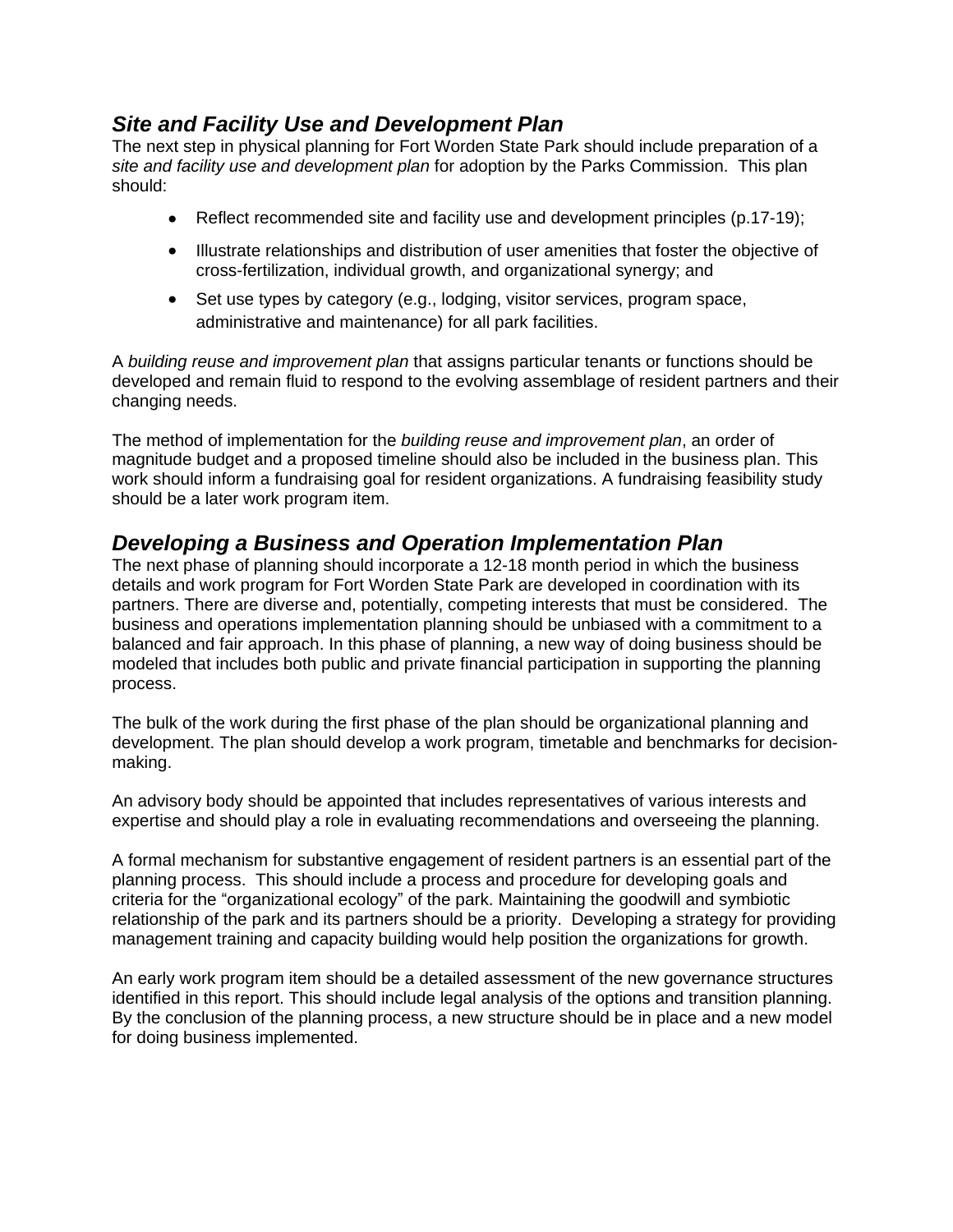# *Financial Analysis: Steps to a Business and Operations Implementation Plan*

The purpose of the financial element is to identify sources of funding for all operating and capital requirements. The plan must have flexibility to respond to the uncertainty related to number, scale and timing of commitments by resident partners.

- Identify initial resident organizations and anchor partners and scenarios for commitment of additional organizations over time.
- Estimate program activity for alternative scenarios for resident partners.
- Refine capital cost estimates. Construction costs need to be estimated on a buildingby-building basis reflecting likely tenant needs. The level of detail can be less for longer term projects and those associated with partners not yet identified.
- Identify staffing and resource requirements for foundation activities and support services. The requirements would vary with the resident partner scenarios.
- Identify leasing structure with basic rates and credits for tenant investment.
- Estimate operating revenue from rents and support service charges.
- Identify financing options and terms for capital needs.
- Identify potential grants and contributions for appropriate facilities and programs.
- Prepare annual financial sources and uses comparison over development period for alternative scenarios for partner commitments.